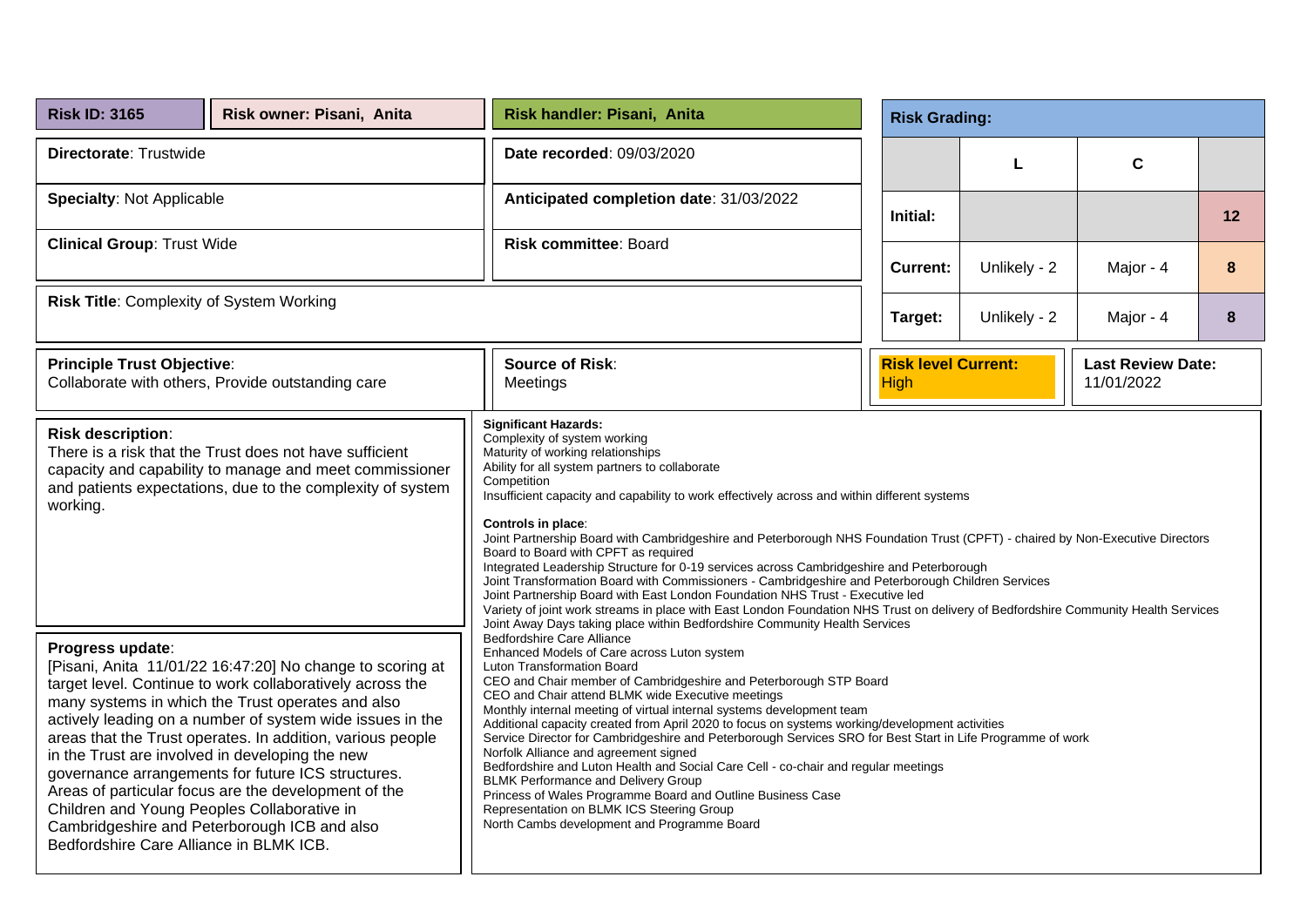| <b>Risk ID: 3436</b>                   | Risk owner: Pisani, Anita                                              | <b>Risk handler: Hartley, Mrs Angela</b>                                                                                                                                                                                                                                                                                                                                                                                                                                                                                                                                                                                                                                                                                      |                                                                                             | <b>Risk Grading:</b>                                                                                                                        |                                                                                                                                                                                                                                                                                                                                                                                           |                  |  |  |  |
|----------------------------------------|------------------------------------------------------------------------|-------------------------------------------------------------------------------------------------------------------------------------------------------------------------------------------------------------------------------------------------------------------------------------------------------------------------------------------------------------------------------------------------------------------------------------------------------------------------------------------------------------------------------------------------------------------------------------------------------------------------------------------------------------------------------------------------------------------------------|---------------------------------------------------------------------------------------------|---------------------------------------------------------------------------------------------------------------------------------------------|-------------------------------------------------------------------------------------------------------------------------------------------------------------------------------------------------------------------------------------------------------------------------------------------------------------------------------------------------------------------------------------------|------------------|--|--|--|
| Directorate: Trustwide                 |                                                                        | Date recorded: 17/11/2021                                                                                                                                                                                                                                                                                                                                                                                                                                                                                                                                                                                                                                                                                                     |                                                                                             | L                                                                                                                                           | $\mathbf c$                                                                                                                                                                                                                                                                                                                                                                               |                  |  |  |  |
|                                        | Specialty: Human Res. and Org. Development                             | Anticipated completion date: 29/07/2022                                                                                                                                                                                                                                                                                                                                                                                                                                                                                                                                                                                                                                                                                       | Initial:                                                                                    |                                                                                                                                             |                                                                                                                                                                                                                                                                                                                                                                                           | 12               |  |  |  |
| <b>Clinical Group: Trust Wide</b>      |                                                                        | Risk committee: Board                                                                                                                                                                                                                                                                                                                                                                                                                                                                                                                                                                                                                                                                                                         | <b>Current:</b>                                                                             | Possible - 3                                                                                                                                | Major - 4                                                                                                                                                                                                                                                                                                                                                                                 | 12               |  |  |  |
|                                        | Risk Title: Mandated Covid-19 vaccination for patient facing NHS staff |                                                                                                                                                                                                                                                                                                                                                                                                                                                                                                                                                                                                                                                                                                                               | Unlikely - 2<br>Minor - 2<br>Target:                                                        |                                                                                                                                             |                                                                                                                                                                                                                                                                                                                                                                                           | $\boldsymbol{4}$ |  |  |  |
| <b>Principle Trust Objective:</b>      | Be an excellent employer, Provide outstanding care                     | <b>Source of Risk:</b><br>Meetings                                                                                                                                                                                                                                                                                                                                                                                                                                                                                                                                                                                                                                                                                            | <b>Risk level Current:</b><br><b>High</b>                                                   |                                                                                                                                             | <b>Last Review Date:</b><br>11/01/2022                                                                                                                                                                                                                                                                                                                                                    |                  |  |  |  |
| <b>Risk description:</b><br>workforce. |                                                                        | There is a risk that if a number (or %) of patient facing staff do not wish to have the Covid-19 vaccination then they<br>may leave the organisation leading to; a reduction in service offering/patient contact and a reduction in skilled                                                                                                                                                                                                                                                                                                                                                                                                                                                                                   | <b>Significant Hazards:</b><br>Controls in place:<br>these staff<br>patient facing criteria |                                                                                                                                             | Patient facing staff not wishing to have the vaccine<br>-Review to understand the current data set - how<br>many staff have not had the vaccine? and where are<br>- Will review the guidance when released - identifying<br>who is exempt from the vaccine (short term and long<br>term exemption) and which roles are included in the<br>- Staff who have no vaccination status on Trust |                  |  |  |  |
| Progress update:<br>time.              |                                                                        | [Pisani, Anita 11/01/22 16:45:19] HR team are currently working through data gaps in central reporting to identify<br>those staff who are not vaccinated. This work is due to be complete fry Friday 14th January 2022. This risk will then<br>be reviewed early next week. In addition, communications are being shared widely with all staff on the change of the<br>law on 1st April 2022 so that individuals are able to make an informed decision. Access to 1:1 conversations also<br>being offered with Medical Director and Chief Nurse. The HR team are also assessing which posts are excluded<br>from the mandation and this information will be discussed at Execs next week. No change to scoring at the current | related information<br>are vaccinated                                                       | records to be contacted<br>- Webpage updated weekly with information<br>Chair to attend Q and A's with services<br>wish to have the vaccine | - 121 sessions being offered with the Chief Nurse/<br>Medical Director and Chair of the Diversity Network<br>- Weekly message sent out post IMT with Covid-19<br>- Chief Nurse/ Medical Director/ Diversity Network<br>- Identify processes for recruitment to ensure staff<br>- identify process post 1st April for staff who do not                                                     |                  |  |  |  |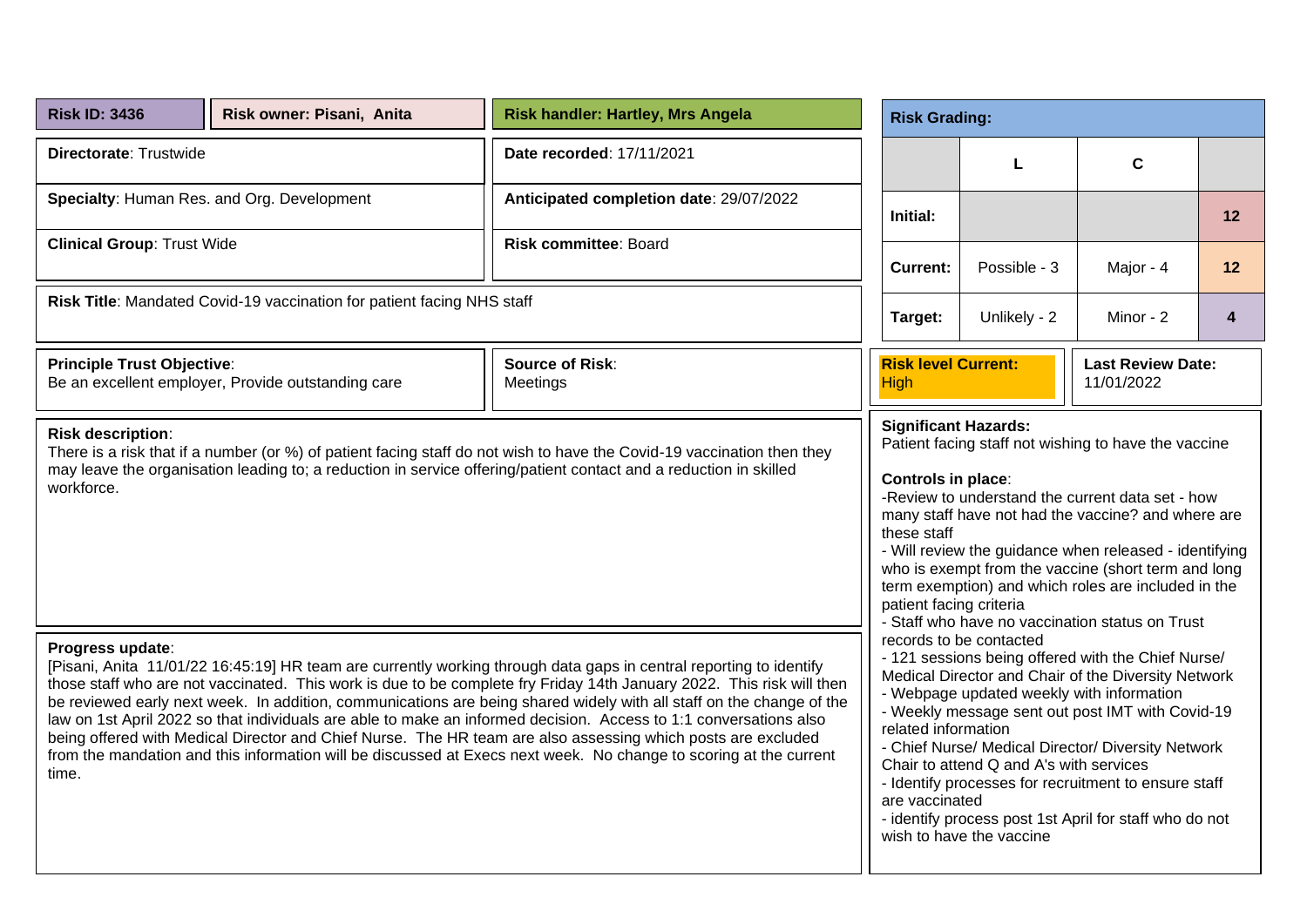| <b>Risk ID: 3300</b>                                                                                                                                                                                                                                                                                                                                                                                                                                                                                                                                                                                                                                                   | <b>Risk owner: Winn, Matthew</b> |                                                                                             | <b>Risk handler: Howard, Kate</b>                                                                                                                                                                                                                                                                                                                                                                                                                                                                                                                                                                                                                                                                                                                                                                                                                                                                                                                                                                                                                                                                                                                                                                                                                                                                                                                                                                                                                                                                                                                                                                                                                                                                                                                                                                                                                                                                                                                                                                                                                                                                                                                                                                                                                                                                                                                     | <b>Risk Grading:</b>                      |              |                                        |    |
|------------------------------------------------------------------------------------------------------------------------------------------------------------------------------------------------------------------------------------------------------------------------------------------------------------------------------------------------------------------------------------------------------------------------------------------------------------------------------------------------------------------------------------------------------------------------------------------------------------------------------------------------------------------------|----------------------------------|---------------------------------------------------------------------------------------------|-------------------------------------------------------------------------------------------------------------------------------------------------------------------------------------------------------------------------------------------------------------------------------------------------------------------------------------------------------------------------------------------------------------------------------------------------------------------------------------------------------------------------------------------------------------------------------------------------------------------------------------------------------------------------------------------------------------------------------------------------------------------------------------------------------------------------------------------------------------------------------------------------------------------------------------------------------------------------------------------------------------------------------------------------------------------------------------------------------------------------------------------------------------------------------------------------------------------------------------------------------------------------------------------------------------------------------------------------------------------------------------------------------------------------------------------------------------------------------------------------------------------------------------------------------------------------------------------------------------------------------------------------------------------------------------------------------------------------------------------------------------------------------------------------------------------------------------------------------------------------------------------------------------------------------------------------------------------------------------------------------------------------------------------------------------------------------------------------------------------------------------------------------------------------------------------------------------------------------------------------------------------------------------------------------------------------------------------------------|-------------------------------------------|--------------|----------------------------------------|----|
| Directorate: Large Scale Vaccination                                                                                                                                                                                                                                                                                                                                                                                                                                                                                                                                                                                                                                   |                                  |                                                                                             | Date recorded: 15/12/2020                                                                                                                                                                                                                                                                                                                                                                                                                                                                                                                                                                                                                                                                                                                                                                                                                                                                                                                                                                                                                                                                                                                                                                                                                                                                                                                                                                                                                                                                                                                                                                                                                                                                                                                                                                                                                                                                                                                                                                                                                                                                                                                                                                                                                                                                                                                             |                                           | L            | $\mathbf c$                            |    |
| <b>Specialty: Not Applicable</b>                                                                                                                                                                                                                                                                                                                                                                                                                                                                                                                                                                                                                                       |                                  |                                                                                             | Anticipated completion date: 31/03/2022                                                                                                                                                                                                                                                                                                                                                                                                                                                                                                                                                                                                                                                                                                                                                                                                                                                                                                                                                                                                                                                                                                                                                                                                                                                                                                                                                                                                                                                                                                                                                                                                                                                                                                                                                                                                                                                                                                                                                                                                                                                                                                                                                                                                                                                                                                               | Initial:                                  |              |                                        | 12 |
| <b>Clinical Group: Not applicable</b>                                                                                                                                                                                                                                                                                                                                                                                                                                                                                                                                                                                                                                  |                                  |                                                                                             | Risk committee: Board, Mass Vaccination<br>Programme COB                                                                                                                                                                                                                                                                                                                                                                                                                                                                                                                                                                                                                                                                                                                                                                                                                                                                                                                                                                                                                                                                                                                                                                                                                                                                                                                                                                                                                                                                                                                                                                                                                                                                                                                                                                                                                                                                                                                                                                                                                                                                                                                                                                                                                                                                                              | <b>Current:</b>                           | Unlikely - 2 | Major - 4                              | 8  |
| <b>Risk Title: Mass Vaccination</b>                                                                                                                                                                                                                                                                                                                                                                                                                                                                                                                                                                                                                                    |                                  |                                                                                             |                                                                                                                                                                                                                                                                                                                                                                                                                                                                                                                                                                                                                                                                                                                                                                                                                                                                                                                                                                                                                                                                                                                                                                                                                                                                                                                                                                                                                                                                                                                                                                                                                                                                                                                                                                                                                                                                                                                                                                                                                                                                                                                                                                                                                                                                                                                                                       | Target:                                   | Unlikely - 2 | Major - 4                              | 8  |
| <b>Principle Trust Objective:</b><br>Collaborate with others, Provide outstanding care                                                                                                                                                                                                                                                                                                                                                                                                                                                                                                                                                                                 |                                  |                                                                                             | <b>Source of Risk:</b><br>Risk assessment                                                                                                                                                                                                                                                                                                                                                                                                                                                                                                                                                                                                                                                                                                                                                                                                                                                                                                                                                                                                                                                                                                                                                                                                                                                                                                                                                                                                                                                                                                                                                                                                                                                                                                                                                                                                                                                                                                                                                                                                                                                                                                                                                                                                                                                                                                             | <b>Risk level Current:</b><br><b>High</b> |              | <b>Last Review Date:</b><br>11/01/2022 |    |
| <b>Risk description:</b><br>Delivery of the mass vaccination programme<br>for our staff and to the communities across<br>Norfolk & Waveney, Cambridgeshire &<br>Peterborough may be impeded by a range<br>of factors including workforce supply and<br>vaccine which could result in continued risk<br>to our staff, the delivery of services to<br>patients and those communities awaiting<br>vaccination.<br>There is also a reputational risk to the<br>organisation in relation to delivering the 'hub'<br>model within the required national<br>timeframes.<br>Progress update:<br>[Howard, Kate 11/01/22 16:25:11] Risk<br>rating reviewed and remains the same. |                                  | <b>Significant Hazards:</b><br>Controls in place:<br>safeguarding)<br>safety is maintained. | The vaccination- (Pfizer, Moderna and the Oxford vaccine)<br>The hub environment- e.g. internet connection, IT equipment<br>Workforce issues- not enough staff available to staff the vaccination hubs<br>A number of controls are in place to support the mass vaccination programmes these include:<br>- Training packages are identified for staff in differing types of roles (including vaccinator specific education)<br>- day 1 information pack has been developed for all staff at the mass vaccination sites (which includes updates on key topics such as incident reporting and<br>- Rotas have been developed for the mass vaccination sites so that gaps can be identified and planned for. Staffing meetings happen on a daily basis so that<br>- Recruitment is still underway, with a number of roles being advertised (including volunteers)<br>- Governance process in place to ensure practices are safe and have been assessed and approved internally<br>- Communication plan continues to update staff, alongside the daily site huddles and staff meetings<br>- National communication messages are being utilised as needed (including using nationally developed booklets for vaccine specific details)<br>-Emergency protocols are in place for anaphylaxis post vaccination, emergency equipment has been ordered and will be available as needed<br>-Teams have been advised not to have high numbers of staff vaccinated on the same day due to any potential side effects<br>-Consent flowchart has been developed for the mass vaccination site folders, phone numbers for safequarding support have also been included<br>-Safeguarding training/ updates will be available for staff working within the vaccination site<br>- Quality assurance meetings are taking place with NHSE prior to sites opening - quality assurance processes are being undertaken and submitted regionally<br>and the Trust has undertaken a local QIA and IPaC audit in relation to the programme<br>- IPac audits are being completed monthly<br>- The Mass Vaccination programme has a dedicated COB and is discussed in the Safeguarding and IPaC Committees<br>- Mass Vaccination sites have their own quality dashboards so risks can be identified and monitored<br>- The mass vaccination programme board is firmly established |                                           |              |                                        |    |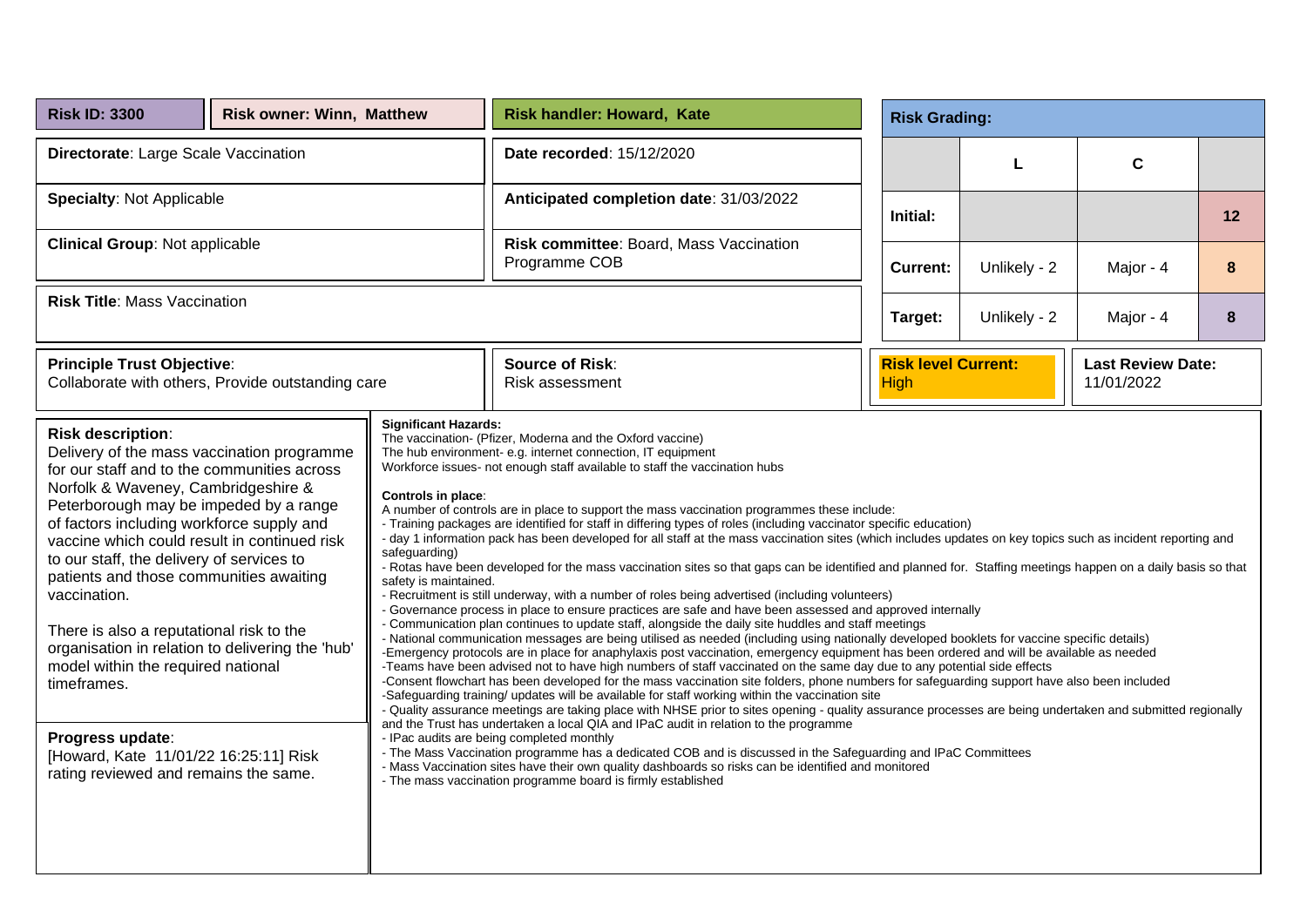| <b>Risk ID: 3323</b>                                                                                   | <b>Risk owner: Winn, Matthew</b>                                                                                                                                                                                                                                                                                                               |  | <b>Risk handler: Winn, Matthew</b>                                                                                                                                                                                                                                                                                                                                                                                                                                                                                                                                                                                                                                                                                                                                                                                                                                                                                                                                                                    |  | <b>Risk Grading:</b>                      |              |                                        |    |  |  |  |
|--------------------------------------------------------------------------------------------------------|------------------------------------------------------------------------------------------------------------------------------------------------------------------------------------------------------------------------------------------------------------------------------------------------------------------------------------------------|--|-------------------------------------------------------------------------------------------------------------------------------------------------------------------------------------------------------------------------------------------------------------------------------------------------------------------------------------------------------------------------------------------------------------------------------------------------------------------------------------------------------------------------------------------------------------------------------------------------------------------------------------------------------------------------------------------------------------------------------------------------------------------------------------------------------------------------------------------------------------------------------------------------------------------------------------------------------------------------------------------------------|--|-------------------------------------------|--------------|----------------------------------------|----|--|--|--|
| Directorate: Large Scale Vaccination                                                                   |                                                                                                                                                                                                                                                                                                                                                |  | Date recorded: 27/01/2021                                                                                                                                                                                                                                                                                                                                                                                                                                                                                                                                                                                                                                                                                                                                                                                                                                                                                                                                                                             |  |                                           | L            | C                                      |    |  |  |  |
| <b>Specialty: Large Scale Vaccination</b>                                                              |                                                                                                                                                                                                                                                                                                                                                |  | Anticipated completion date: 31/03/2022                                                                                                                                                                                                                                                                                                                                                                                                                                                                                                                                                                                                                                                                                                                                                                                                                                                                                                                                                               |  | Initial:                                  |              |                                        | 12 |  |  |  |
| <b>Clinical Group: Trust Wide</b>                                                                      |                                                                                                                                                                                                                                                                                                                                                |  | Risk committee: Board, Mass Vaccination<br>Programme COB                                                                                                                                                                                                                                                                                                                                                                                                                                                                                                                                                                                                                                                                                                                                                                                                                                                                                                                                              |  | <b>Current:</b>                           | Possible - 3 | Major - 4                              | 12 |  |  |  |
| Risk Title: Organisational Reputational Risk for Co-Vid Mass Vaccination Centre Lead Provider Contract |                                                                                                                                                                                                                                                                                                                                                |  |                                                                                                                                                                                                                                                                                                                                                                                                                                                                                                                                                                                                                                                                                                                                                                                                                                                                                                                                                                                                       |  | Target:                                   | Unlikely - 2 | Major - 4                              | 8  |  |  |  |
| <b>Principle Trust Objective:</b><br>Collaborate with others, Provide outstanding care                 |                                                                                                                                                                                                                                                                                                                                                |  | <b>Source of Risk:</b><br>Risk assessment                                                                                                                                                                                                                                                                                                                                                                                                                                                                                                                                                                                                                                                                                                                                                                                                                                                                                                                                                             |  | <b>Risk level Current:</b><br><b>High</b> |              | <b>Last Review Date:</b><br>11/01/2022 |    |  |  |  |
| Risk description:<br>Vaccination Programme for Cambridgeshire &<br>programme.                          | Risk to organisational reputation of delivery of the<br>Lead Provider Contract for the roll-out of the Mass<br>Peterborough and Norfolk & Waveney given the<br>significant pace, complexity and political profile of the                                                                                                                       |  | <b>Significant Hazards:</b><br>The reputation of the organisation is at risk if the programme is not delivered according to national, regional and local<br>expectations or requirements.<br>Hazards include:<br>- inadequate programme leadership or governance and/or insufficient programme resourcing is not sufficient to<br>deliver a high quality programme<br>-poor risk identification and/or management/escalation<br>-Executive Committee and Board not sufficiently sighted on major risks and/or receiving assurance on mitigation<br>-vaccine supply is not forthcoming (risk x refers)<br>-insufficient workforce to fill rosters across multiple sites (risk x refers)                                                                                                                                                                                                                                                                                                                |  |                                           |              |                                        |    |  |  |  |
| Progress update:<br>MW:<br>risk are still correct and appropriate.                                     | [Winn, Matthew 11/01/22 16:50:26] Review of risk by<br>The scoring; mitigation and detail associated with the<br>The success of the Trust and wider system partners<br>in both counties, means that the population given the<br>booster jab is above the national average and within<br>the expectations set by the national vaccination team. |  | -equipment supply is not forthcoming or sufficient to safely open sites<br>-flow is not well-managed and or/not co-vid secure<br>-capacity for delivery and/or vaccine supply does not allow pace through the cohorts in line with other parts of the<br>region or country<br>Controls in place:<br>-leadership team directly accountable to CEO<br>-weekly formal programme reporting to Executive Committee with regular informal briefings throughout the week<br>- programme risks being signed off and the highest risks reported weekly to Executive Committee<br>-bi monthly Mass Vaccination Clinical Operational Board set up from March 2021<br>-leadership team participating in national, regional and local programme governance<br>-collaborative and effective partnerships established with all key partner organisations<br>-strong communications support to ensure clear messaging and management of expectations<br>- new senior programme manager and logistics manager in place |  |                                           |              |                                        |    |  |  |  |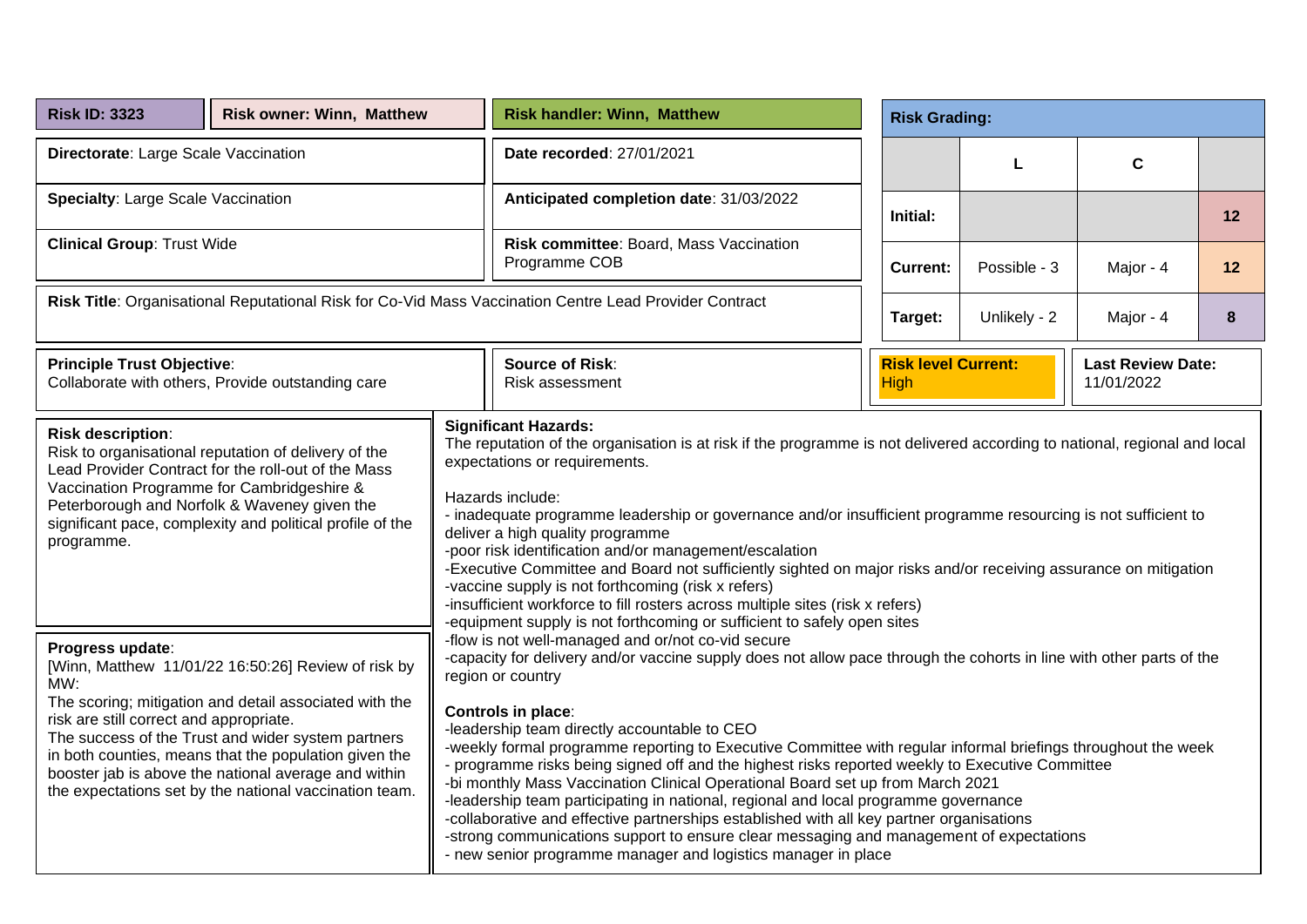| <b>Risk ID: 3163</b>                                                                                                                                                                                                                                                                                                                                                                                                                                                                                                                                                                                                                                                                                                                                                                                                                                                                         | Risk owner: Pisani, Anita |                                                                                                                                                                                                                                                                                                                                                               | Risk handler: Pisani, Anita                                                                                                                                                                                                                                                                                                                                                                                                                                                                                                                                                                                                             |  | <b>Risk Grading:</b>                  |                       |                                        |    |
|----------------------------------------------------------------------------------------------------------------------------------------------------------------------------------------------------------------------------------------------------------------------------------------------------------------------------------------------------------------------------------------------------------------------------------------------------------------------------------------------------------------------------------------------------------------------------------------------------------------------------------------------------------------------------------------------------------------------------------------------------------------------------------------------------------------------------------------------------------------------------------------------|---------------------------|---------------------------------------------------------------------------------------------------------------------------------------------------------------------------------------------------------------------------------------------------------------------------------------------------------------------------------------------------------------|-----------------------------------------------------------------------------------------------------------------------------------------------------------------------------------------------------------------------------------------------------------------------------------------------------------------------------------------------------------------------------------------------------------------------------------------------------------------------------------------------------------------------------------------------------------------------------------------------------------------------------------------|--|---------------------------------------|-----------------------|----------------------------------------|----|
| Directorate: Trustwide                                                                                                                                                                                                                                                                                                                                                                                                                                                                                                                                                                                                                                                                                                                                                                                                                                                                       |                           |                                                                                                                                                                                                                                                                                                                                                               | Date recorded: 09/03/2020                                                                                                                                                                                                                                                                                                                                                                                                                                                                                                                                                                                                               |  |                                       | L                     | $\mathbf c$                            |    |
| <b>Specialty: Not Applicable</b>                                                                                                                                                                                                                                                                                                                                                                                                                                                                                                                                                                                                                                                                                                                                                                                                                                                             |                           |                                                                                                                                                                                                                                                                                                                                                               | Anticipated completion date: 31/03/2022                                                                                                                                                                                                                                                                                                                                                                                                                                                                                                                                                                                                 |  | Initial:                              |                       |                                        | 8  |
| <b>Clinical Group: Trust Wide</b>                                                                                                                                                                                                                                                                                                                                                                                                                                                                                                                                                                                                                                                                                                                                                                                                                                                            |                           |                                                                                                                                                                                                                                                                                                                                                               | Risk committee: Board                                                                                                                                                                                                                                                                                                                                                                                                                                                                                                                                                                                                                   |  | <b>Current:</b>                       | Almost<br>Certain - 5 | Major - 4                              | 20 |
| Risk Title: Reduction in staff morale could adversely affect the delivery of high quality care                                                                                                                                                                                                                                                                                                                                                                                                                                                                                                                                                                                                                                                                                                                                                                                               |                           |                                                                                                                                                                                                                                                                                                                                                               |                                                                                                                                                                                                                                                                                                                                                                                                                                                                                                                                                                                                                                         |  | Target:                               | Unlikely - 2          | Major - 4                              | 8  |
| <b>Principle Trust Objective:</b><br>Be an excellent employer, Provide outstanding care                                                                                                                                                                                                                                                                                                                                                                                                                                                                                                                                                                                                                                                                                                                                                                                                      |                           |                                                                                                                                                                                                                                                                                                                                                               | <b>Source of Risk:</b><br>Meetings                                                                                                                                                                                                                                                                                                                                                                                                                                                                                                                                                                                                      |  | <b>Risk level Current:</b><br>Extreme |                       | <b>Last Review Date:</b><br>11/01/2022 |    |
| <b>Significant Hazards:</b><br><b>Risk description:</b><br>Demands of the service exceeding capacity available<br>There is a risk that the delivery of high<br>Insufficient staff to deliver service<br>Turnover<br>quality care will be adversely affected if<br>Vacancies<br>levels of staff morale reduce.<br>Staff absences - sickness; maternity; training etc<br>Length of the Covid-19 pandemic and pace at which services/individuals are expected to respond.<br>Controls in place:<br>Annual staff survey and delivery of improvement plans - Trust-wide and local plans - Staff morale feedback - best in class and 8th nationally for all NHS providers<br>Quarterly staff friends and family surveys<br>Discussions and resulting actions from Wider Executive team meeting<br>Appraisal rates and quality of appraisals<br>1:1s and team meetings<br>Monthly quality dashboard |                           |                                                                                                                                                                                                                                                                                                                                                               |                                                                                                                                                                                                                                                                                                                                                                                                                                                                                                                                                                                                                                         |  |                                       |                       |                                        |    |
| Progress update:<br>[Pisani, Anita 11/01/22 16:54:38] Scoring<br>to remain the same as services continue<br>to report impact of current pressures on<br>staff morale across services. All other<br>mitigations also continue though to<br>support staff through these challenging<br>times.                                                                                                                                                                                                                                                                                                                                                                                                                                                                                                                                                                                                  |                           | Quality Dashboard<br><b>Clinical Operational Boards</b><br>GMS survey feedback<br>Raising Matters of Concern log<br>Staff Side Chair - confidential helpline in place<br>Bi-annual workforce reviews<br>Daily Incident Management Team meeting<br>Daily sitrep<br>Detailed FAQs regularly shared with all staff<br>Rolling out of staff vaccination programme | Freedom to Speak Up Guardian and Champions<br>Guardian of Safe Working role in place to support junior doctors<br>Bespoke Leadership and Team Development Sessions<br>Deloitte external review of Well-led and Care Quality Commission Inspection Feedback - last inspection report August 2019 - Outstanding for Well-led<br>Live Life Well Activities - Health and Wellbeing Champions<br>Corporate Induction and local induction systems and processes<br>Digital Q&A sessions put in across all Divisions - first set taking place week of 6th April 2020<br>JCNP Formal meeting structures / Regular contact with Staff Side Chair |  |                                       |                       |                                        |    |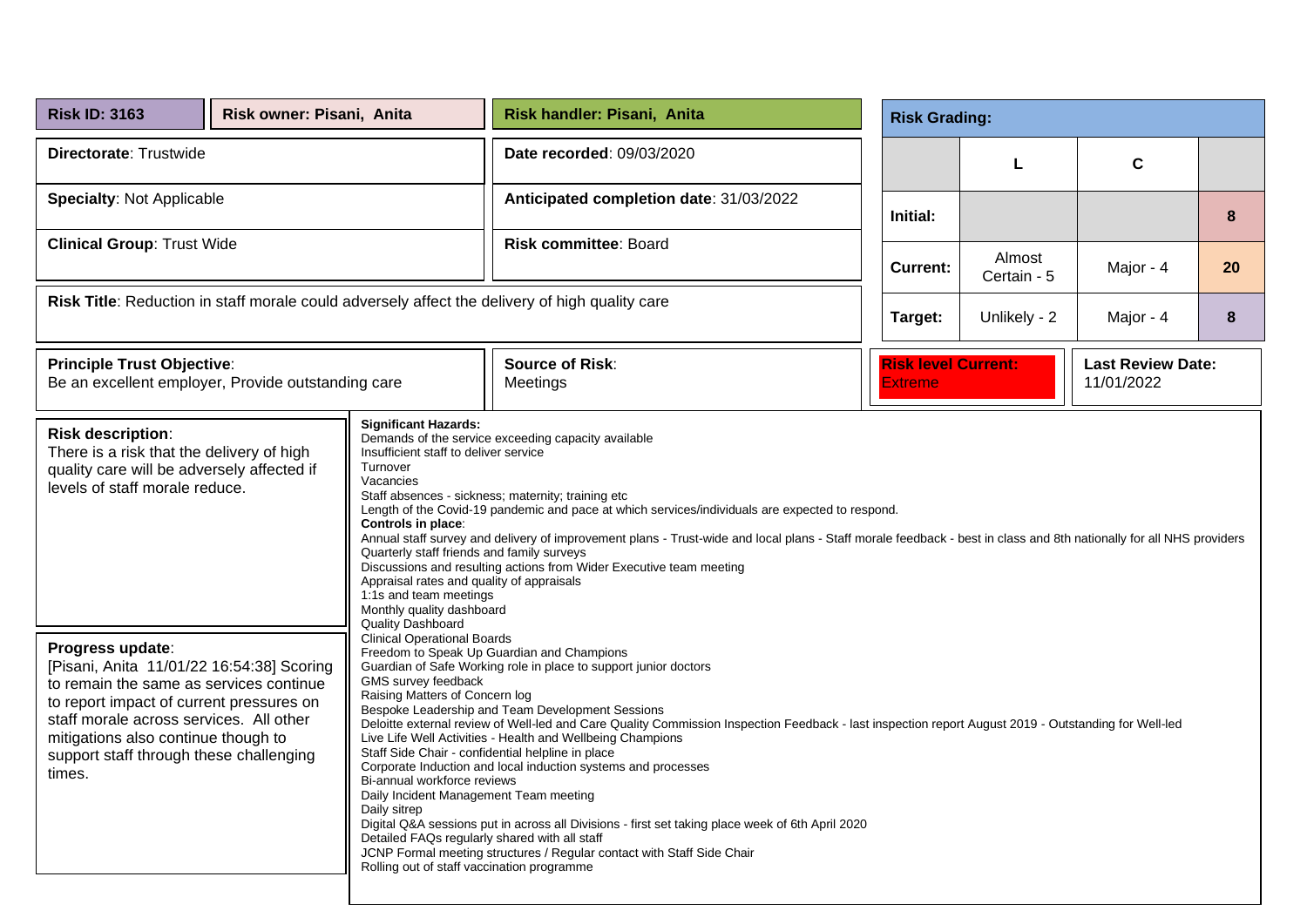| <b>Risk ID: 3167</b>                                                                                                                                                                                                                                                                                                                                                     | <b>Risk owner: Winn, Matthew</b>                                                                                                          | <b>Risk handler: Winn, Matthew</b>                                                                                                                                                                                                        | <b>Risk Grading:</b>                      |                                                                                                                                                                                                                                                                                                                                                                                                                                                                                                                   |                                                                                                            |    |  |  |  |
|--------------------------------------------------------------------------------------------------------------------------------------------------------------------------------------------------------------------------------------------------------------------------------------------------------------------------------------------------------------------------|-------------------------------------------------------------------------------------------------------------------------------------------|-------------------------------------------------------------------------------------------------------------------------------------------------------------------------------------------------------------------------------------------|-------------------------------------------|-------------------------------------------------------------------------------------------------------------------------------------------------------------------------------------------------------------------------------------------------------------------------------------------------------------------------------------------------------------------------------------------------------------------------------------------------------------------------------------------------------------------|------------------------------------------------------------------------------------------------------------|----|--|--|--|
| Directorate: Trustwide                                                                                                                                                                                                                                                                                                                                                   |                                                                                                                                           | Date recorded: 11/03/2020                                                                                                                                                                                                                 |                                           | L                                                                                                                                                                                                                                                                                                                                                                                                                                                                                                                 | $\mathbf c$                                                                                                |    |  |  |  |
| <b>Specialty: Not Applicable</b>                                                                                                                                                                                                                                                                                                                                         |                                                                                                                                           | Anticipated completion date: 31/03/2022                                                                                                                                                                                                   | Initial:                                  |                                                                                                                                                                                                                                                                                                                                                                                                                                                                                                                   |                                                                                                            | 12 |  |  |  |
| <b>Clinical Group: Trust Wide</b>                                                                                                                                                                                                                                                                                                                                        |                                                                                                                                           | <b>Risk committee: Board</b>                                                                                                                                                                                                              | <b>Current:</b>                           | Unlikely - 2                                                                                                                                                                                                                                                                                                                                                                                                                                                                                                      | Major - 4                                                                                                  | 8  |  |  |  |
| Risk Title: System planning                                                                                                                                                                                                                                                                                                                                              |                                                                                                                                           |                                                                                                                                                                                                                                           | Unlikely - 2<br>Target:<br>Major - 4      |                                                                                                                                                                                                                                                                                                                                                                                                                                                                                                                   |                                                                                                            | 8  |  |  |  |
| <b>Principle Trust Objective:</b>                                                                                                                                                                                                                                                                                                                                        | Be a sustainable organisation, Collaborate with others                                                                                    | <b>Source of Risk:</b><br><b>External assessment</b>                                                                                                                                                                                      | <b>Risk level Current:</b><br><b>High</b> |                                                                                                                                                                                                                                                                                                                                                                                                                                                                                                                   | <b>Last Review Date:</b><br>11/01/2022                                                                     |    |  |  |  |
| Risk description:<br>As the NHS is performance managed and discharges accountability at system level, there is a risk that the Trust is<br>treated only through the view of the challenged Cambridgeshire/Peterborough system and therefore access to<br>capital; revenue support and discretionary national transformation monies are not available to the organisation |                                                                                                                                           |                                                                                                                                                                                                                                           |                                           | 1. national Policy to move to "system by default"<br>2. Provider financial health is more directly linked to<br>the financial health of the "system"<br>3. Cambs/Pet has the one of the largest financial<br>deficit in the NHS<br>Controls in place:<br>1. The Trust has spread its income and expenditure<br>base across two STP footprints to more readily<br>reflect its regional footprint<br>2. the Trust to play its full part in the service areas of<br>MSK and Children in Cambs/Pet - but nothing else |                                                                                                            |    |  |  |  |
| Progress update:<br>funnelled through Cambs/Pet.                                                                                                                                                                                                                                                                                                                         | [Winn, Matthew 11/01/22 16:55:21] Risk scoring and mitigation reviewed.<br>The scoring and mitigations are still current and appropriate. | The planning guidance for 22/23 financial year has been published and therefore the next 8 weeks will be key to<br>ensure that the capital and review allocations are appropriate for the Trusts - with most centrally led planning being | being made                                |                                                                                                                                                                                                                                                                                                                                                                                                                                                                                                                   | 3. full stakeholder relationships and executive<br>visibility in place to influence the relevant decisions |    |  |  |  |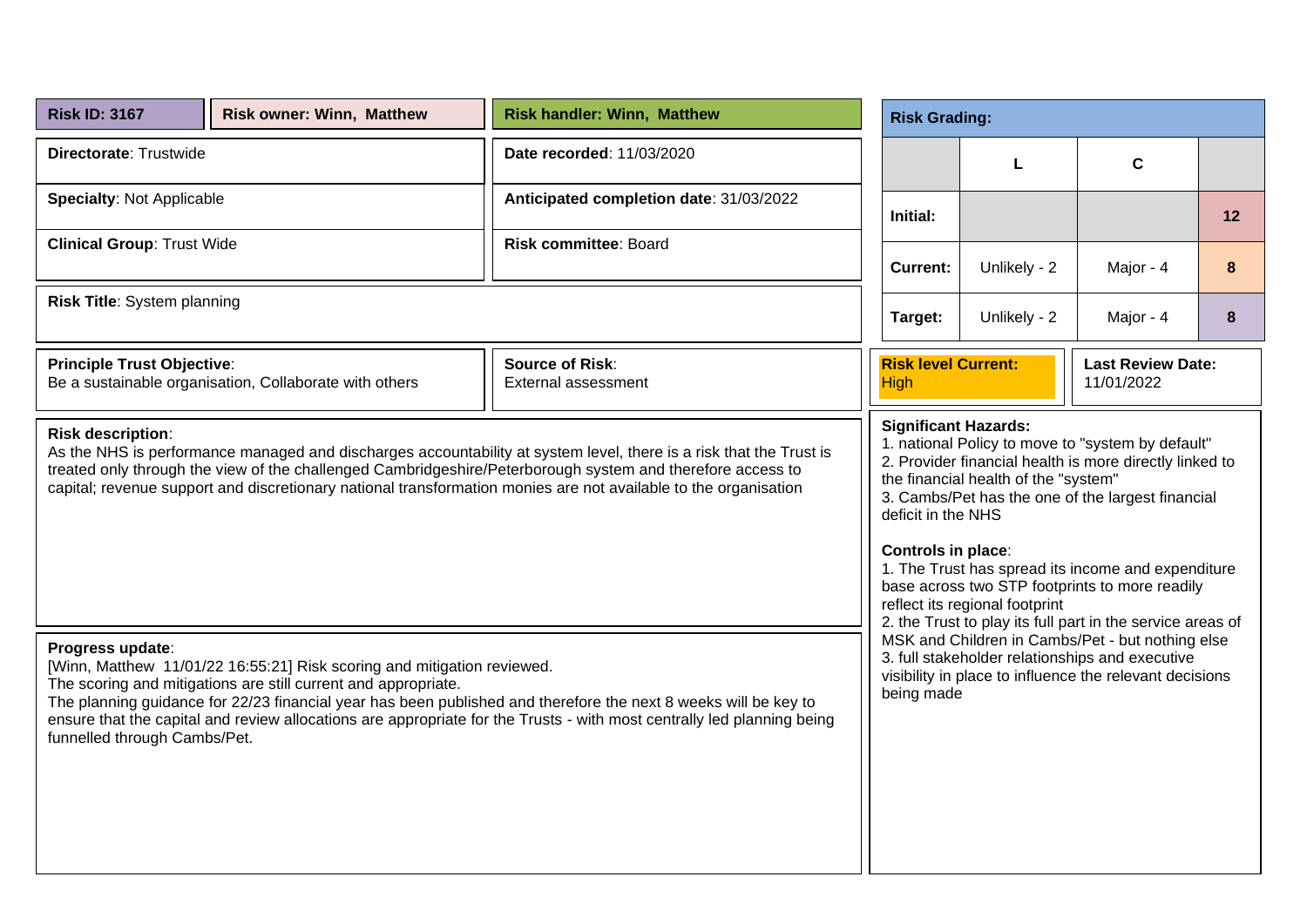| <b>Risk ID: 3166</b>                                                                                                                                                                                                                                                                                                                                                                                                                                                                                                                                                                                                                                                                                                                                                                                                                                                                                                                                                                                                                                                                                                                                                                                                                                                                                                                                                                                                                                                                                                                                                                                                                                                                                                                                                                                                                               | Risk owner: Howard, Kate                                                                                                                                                                                                                                                                                                                                                                                                                                                                                                                                                                                                                                                                                                                                                                                                                                                                                                                                                                                                                                                                                        |  | <b>Risk handler: Howard, Kate</b>         | <b>Risk Grading:</b>    |                                           |              |                                        |   |  |  |  |
|----------------------------------------------------------------------------------------------------------------------------------------------------------------------------------------------------------------------------------------------------------------------------------------------------------------------------------------------------------------------------------------------------------------------------------------------------------------------------------------------------------------------------------------------------------------------------------------------------------------------------------------------------------------------------------------------------------------------------------------------------------------------------------------------------------------------------------------------------------------------------------------------------------------------------------------------------------------------------------------------------------------------------------------------------------------------------------------------------------------------------------------------------------------------------------------------------------------------------------------------------------------------------------------------------------------------------------------------------------------------------------------------------------------------------------------------------------------------------------------------------------------------------------------------------------------------------------------------------------------------------------------------------------------------------------------------------------------------------------------------------------------------------------------------------------------------------------------------------|-----------------------------------------------------------------------------------------------------------------------------------------------------------------------------------------------------------------------------------------------------------------------------------------------------------------------------------------------------------------------------------------------------------------------------------------------------------------------------------------------------------------------------------------------------------------------------------------------------------------------------------------------------------------------------------------------------------------------------------------------------------------------------------------------------------------------------------------------------------------------------------------------------------------------------------------------------------------------------------------------------------------------------------------------------------------------------------------------------------------|--|-------------------------------------------|-------------------------|-------------------------------------------|--------------|----------------------------------------|---|--|--|--|
| Directorate: Trustwide                                                                                                                                                                                                                                                                                                                                                                                                                                                                                                                                                                                                                                                                                                                                                                                                                                                                                                                                                                                                                                                                                                                                                                                                                                                                                                                                                                                                                                                                                                                                                                                                                                                                                                                                                                                                                             |                                                                                                                                                                                                                                                                                                                                                                                                                                                                                                                                                                                                                                                                                                                                                                                                                                                                                                                                                                                                                                                                                                                 |  | Date recorded: 10/03/2020                 |                         |                                           | L            | $\mathbf c$                            |   |  |  |  |
| <b>Specialty: Not Applicable</b>                                                                                                                                                                                                                                                                                                                                                                                                                                                                                                                                                                                                                                                                                                                                                                                                                                                                                                                                                                                                                                                                                                                                                                                                                                                                                                                                                                                                                                                                                                                                                                                                                                                                                                                                                                                                                   |                                                                                                                                                                                                                                                                                                                                                                                                                                                                                                                                                                                                                                                                                                                                                                                                                                                                                                                                                                                                                                                                                                                 |  | Anticipated completion date: 31/03/2022   |                         | Initial:                                  |              |                                        | 4 |  |  |  |
| <b>Clinical Group: Trust Wide</b>                                                                                                                                                                                                                                                                                                                                                                                                                                                                                                                                                                                                                                                                                                                                                                                                                                                                                                                                                                                                                                                                                                                                                                                                                                                                                                                                                                                                                                                                                                                                                                                                                                                                                                                                                                                                                  |                                                                                                                                                                                                                                                                                                                                                                                                                                                                                                                                                                                                                                                                                                                                                                                                                                                                                                                                                                                                                                                                                                                 |  | <b>Risk committee: Board</b>              |                         | <b>Current:</b>                           | Unlikely - 2 | Major - 4                              | 8 |  |  |  |
| Risk Title: There is a risk that patients and service users do not receive outstanding care if services fail to remain<br>compliant with CQC                                                                                                                                                                                                                                                                                                                                                                                                                                                                                                                                                                                                                                                                                                                                                                                                                                                                                                                                                                                                                                                                                                                                                                                                                                                                                                                                                                                                                                                                                                                                                                                                                                                                                                       |                                                                                                                                                                                                                                                                                                                                                                                                                                                                                                                                                                                                                                                                                                                                                                                                                                                                                                                                                                                                                                                                                                                 |  |                                           | Unlikely - 2<br>Target: |                                           |              | Major - 4                              | 8 |  |  |  |
| <b>Principle Trust Objective:</b>                                                                                                                                                                                                                                                                                                                                                                                                                                                                                                                                                                                                                                                                                                                                                                                                                                                                                                                                                                                                                                                                                                                                                                                                                                                                                                                                                                                                                                                                                                                                                                                                                                                                                                                                                                                                                  | Be an excellent employer, Provide outstanding care                                                                                                                                                                                                                                                                                                                                                                                                                                                                                                                                                                                                                                                                                                                                                                                                                                                                                                                                                                                                                                                              |  | <b>Source of Risk:</b><br>Risk assessment |                         | <b>Risk level Current:</b><br><b>High</b> |              | <b>Last Review Date:</b><br>11/01/2022 |   |  |  |  |
| Risk description:                                                                                                                                                                                                                                                                                                                                                                                                                                                                                                                                                                                                                                                                                                                                                                                                                                                                                                                                                                                                                                                                                                                                                                                                                                                                                                                                                                                                                                                                                                                                                                                                                                                                                                                                                                                                                                  | <b>Significant Hazards:</b><br>A number of factors (some of which are listed below) could combine which would then result in poor patient experience and increased patient<br>There is a risk that patients and service users do not<br>safety incidents.<br>(This will also negatively impact on compliance with regulatory standards)<br>receive outstanding care if services fail to remain<br>- Staff absence at wo<br>compliant with CQC Fundamentals of Care standards<br>Controls in place:<br>Relaunch of 'Our Quality Improvement Way'<br>Rolling Peer Review Programme outcomes triangulated with annual service CQC self assessments<br>Quality Early Warding Trigger Tool monthly completion by all teams<br>Quality reports to Clinical Operational Boards and Board<br>Bi annual Workforce review to Board (May and November Public Boards)<br>Back to the floor programme continues - summary taken to Wider Exec Team<br>Ongoing annual CQC Inspection cycle which now includes staff focus groups and Inspector attendance at key meetings ie Board<br>Staff feedback (including staff survey) |  |                                           |                         |                                           |              |                                        |   |  |  |  |
| Whistleblowing and raising Concerns processes well embedded with report to Board x 2 (Chief Executive report) and annually from freedom to<br>Speak Up Guardian reports<br>Progress update:<br>Clinical audit programme - reports to Clinical Operational Boards and Quality Improvement and Safety Committee<br>[Howard, Kate 11/01/22 16:29:50] Risk reviewed and<br>Patient and Staff feedback mechanisms ie FFT<br>Patient Stories to Board<br>remains the same.<br>Internal audit programme (Quality elements)<br>Improvement plan for the CQC identified 'Areas for Improvement' August 2019<br>Establishment of trust wide 0-19 services clinical leads group - This group feeds into the trust wide quarterly Children's services group<br>Oversight of actions at Wider Exec group<br>Quality Data continues to be regularly triangulated with Workforce information at Service, Clinical Operational Board and Board level<br>Major Incident management process invoked with daily trust wide sit rep meetings including escalation of issues ie staffing, IP&C,<br>maintenance of essential services.<br>Robust Major incident governance structure in place with daily Situation reporting of staffing, incidents, risks and PPE situation.<br>new control - IP&C Board Assurance Framework initial self assessment undertaken and presented to Trust Board - will be monitored monthly<br>by IPC Huddle and at each IPC Committee<br>new control - Safeguarding risks/ issues are reviewed at the Safeguarding huddle and via the Safeguarding Committee<br>new control - 10 recommendations IPaC and testing (published in Nov 2020) has been reviewed via a gap analysis - any actions will be<br>monitored via the IPaC Committee<br>Internal governance log and thematic reviews (e.g. pressure ulcers) continue to be circulated |                                                                                                                                                                                                                                                                                                                                                                                                                                                                                                                                                                                                                                                                                                                                                                                                                                                                                                                                                                                                                                                                                                                 |  |                                           |                         |                                           |              |                                        |   |  |  |  |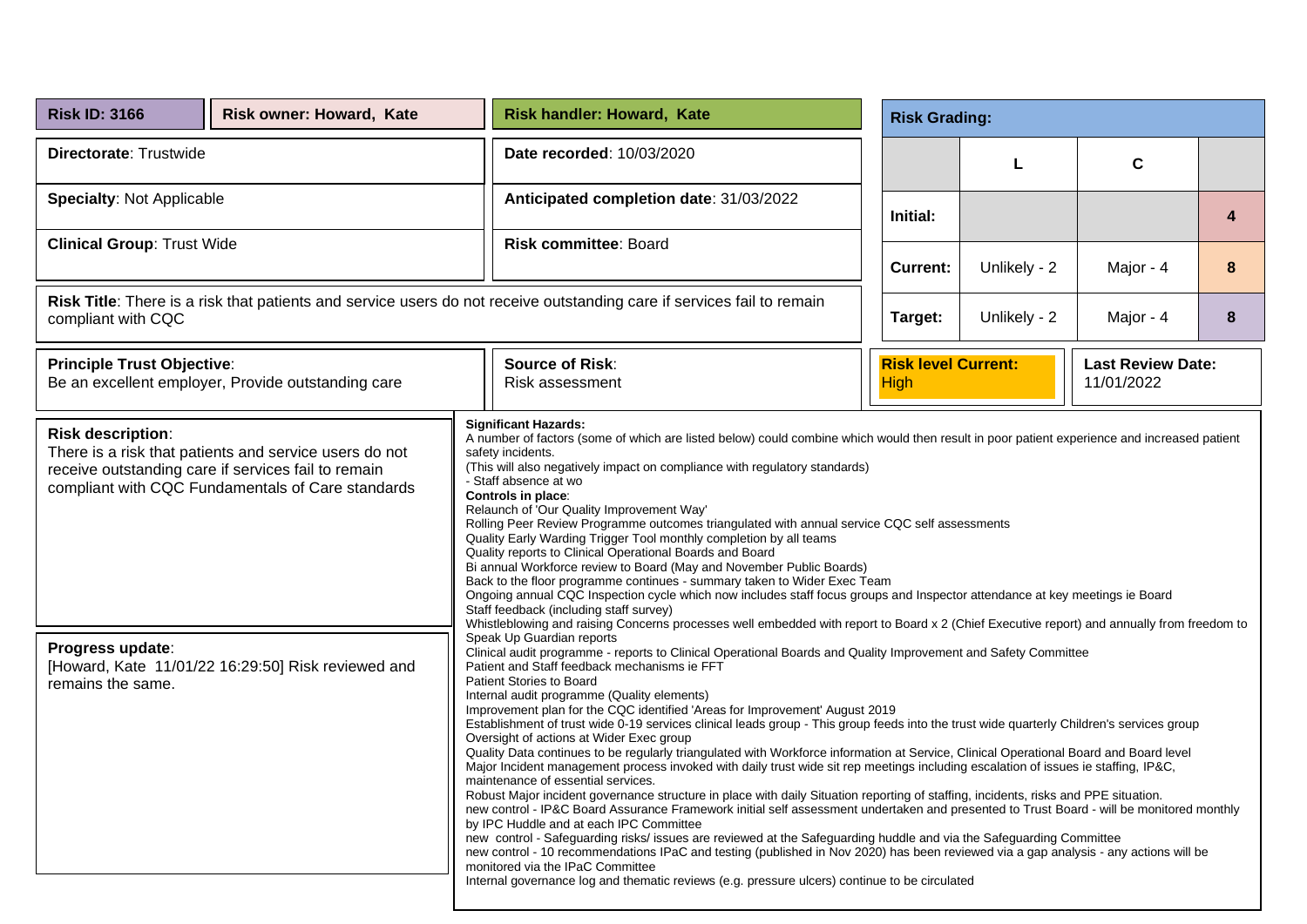| <b>Risk ID: 3426</b>                                                                                                                                                                                  | <b>Risk owner: Hawkins, Rachel</b>                                                                            | Risk handler: Downey, Jo (Inactive User)                                                                         |                                           | <b>Risk Grading:</b>                                                                                                                                                                    |                                                                                                                                                                                                                                                                                                                                     |    |  |  |  |
|-------------------------------------------------------------------------------------------------------------------------------------------------------------------------------------------------------|---------------------------------------------------------------------------------------------------------------|------------------------------------------------------------------------------------------------------------------|-------------------------------------------|-----------------------------------------------------------------------------------------------------------------------------------------------------------------------------------------|-------------------------------------------------------------------------------------------------------------------------------------------------------------------------------------------------------------------------------------------------------------------------------------------------------------------------------------|----|--|--|--|
| Directorate: Trustwide                                                                                                                                                                                |                                                                                                               | Date recorded: 05/10/2021                                                                                        |                                           | L                                                                                                                                                                                       | $\mathbf c$                                                                                                                                                                                                                                                                                                                         |    |  |  |  |
| Specialty: Secretariat (Resilience & IG)                                                                                                                                                              |                                                                                                               | Anticipated completion date: 01/04/2022                                                                          | Initial:                                  |                                                                                                                                                                                         |                                                                                                                                                                                                                                                                                                                                     | 12 |  |  |  |
| <b>Clinical Group: Trust Wide</b>                                                                                                                                                                     |                                                                                                               | Risk committee: Board, Executive Team Meeting                                                                    | <b>Current:</b>                           | Likely - 4                                                                                                                                                                              | Moderate - 3                                                                                                                                                                                                                                                                                                                        | 12 |  |  |  |
| <b>Risk Title: Winter surge</b>                                                                                                                                                                       |                                                                                                               |                                                                                                                  | Likely - 4<br>Target:<br>Minor - 2        |                                                                                                                                                                                         |                                                                                                                                                                                                                                                                                                                                     | 8  |  |  |  |
| <b>Principle Trust Objective:</b>                                                                                                                                                                     | Be an excellent employer, Be a sustainable organisation,<br>Collaborate with others. Provide outstanding care | <b>Source of Risk:</b><br>Risk assessment                                                                        | <b>Risk level Current:</b><br><b>High</b> |                                                                                                                                                                                         | <b>Last Review Date:</b><br>06/01/2022                                                                                                                                                                                                                                                                                              |    |  |  |  |
| <b>Risk description:</b><br>If there is a surge in Service demands over the months Nov-March (winter period), the Trust may not have sufficient<br>resources leading to sub-optimal Service delivery. |                                                                                                               |                                                                                                                  |                                           | <b>Significant Hazards:</b><br>Reduced commissioned care delivery<br>travel limitations,<br>may have caring responsibilities<br>EU Exit concer<br>Controls in place:<br>and Trust Board | Impact on staff emotional health and wellbeing<br>Adverse weather resulting in poor road conditions,<br>School closures resulting in staff shortages as staff<br>Heightened awareness by the Wider Executive team                                                                                                                   |    |  |  |  |
| Progress update:<br>absence in the systems.                                                                                                                                                           |                                                                                                               | [Hawkins, Rachel 06/01/22 11:09:55] Business continuity plans in place. Pressures increasing in from COVID staff |                                           | Locally managed planning by all Services<br>Board in November 2021<br>region i.e. C&P winter surge meetings<br>by all Trust Services by Oct 2021.<br>Dept closures at acute hospitals   | Trust Winter assurance doc to be presented to Trust<br>Enhanced collaboration with stakeholders across the<br>Business Continuity lessons learnt from 2020/2021,<br>walkthrough of potential concerns in 2021-2022, and<br>a follow up business continuity exercise considered<br>Trust pro-active planning for potential Emergency |    |  |  |  |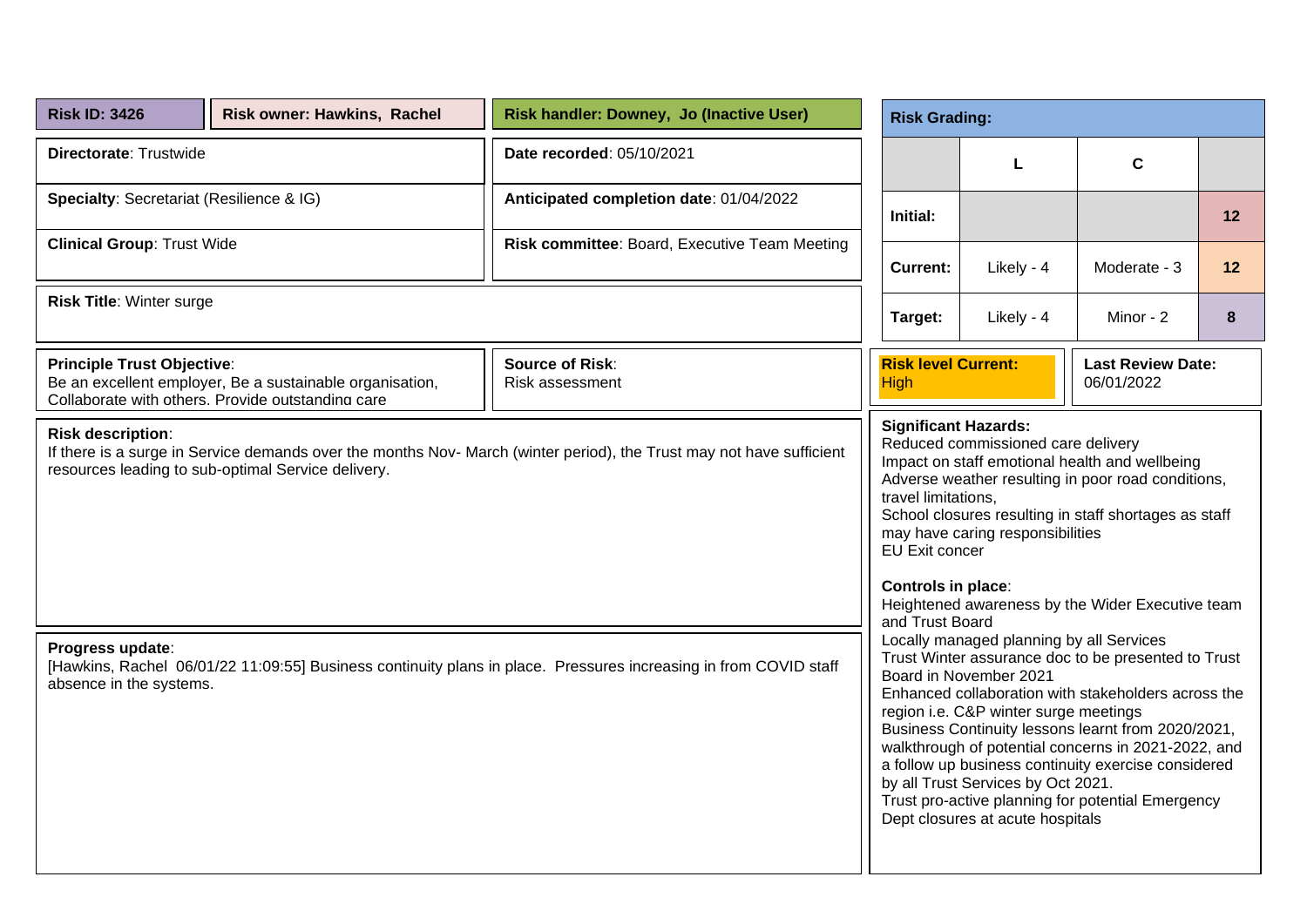| <b>Risk ID: 3164</b>                                                                                                             | Risk owner: Pisani, Anita                                                                                                                                                                                                                                                                                                                                                                  |                                                                  | Risk handler: Pisani, Anita                                                                                                                                                                                                                                                                                                                                                                                                                                                                                                                                                                                                                                                                                                                              | <b>Risk Grading:</b> |                            |                                        |         |
|----------------------------------------------------------------------------------------------------------------------------------|--------------------------------------------------------------------------------------------------------------------------------------------------------------------------------------------------------------------------------------------------------------------------------------------------------------------------------------------------------------------------------------------|------------------------------------------------------------------|----------------------------------------------------------------------------------------------------------------------------------------------------------------------------------------------------------------------------------------------------------------------------------------------------------------------------------------------------------------------------------------------------------------------------------------------------------------------------------------------------------------------------------------------------------------------------------------------------------------------------------------------------------------------------------------------------------------------------------------------------------|----------------------|----------------------------|----------------------------------------|---------|
| Directorate: Trustwide                                                                                                           |                                                                                                                                                                                                                                                                                                                                                                                            |                                                                  | Date recorded: 09/03/2020                                                                                                                                                                                                                                                                                                                                                                                                                                                                                                                                                                                                                                                                                                                                |                      | L                          | $\mathbf c$                            |         |
| <b>Specialty: Not Applicable</b>                                                                                                 |                                                                                                                                                                                                                                                                                                                                                                                            |                                                                  | Anticipated completion date: 31/03/2022                                                                                                                                                                                                                                                                                                                                                                                                                                                                                                                                                                                                                                                                                                                  | Initial:             |                            |                                        | $12 \,$ |
| <b>Clinical Group: Trust Wide</b>                                                                                                |                                                                                                                                                                                                                                                                                                                                                                                            |                                                                  | <b>Risk committee: Board</b>                                                                                                                                                                                                                                                                                                                                                                                                                                                                                                                                                                                                                                                                                                                             | <b>Current:</b>      | Almost<br>Certain - 5      | Major - 4                              | 20      |
| Risk Title: Workforce challenges affecting ability of services to maintain high quality care                                     |                                                                                                                                                                                                                                                                                                                                                                                            |                                                                  |                                                                                                                                                                                                                                                                                                                                                                                                                                                                                                                                                                                                                                                                                                                                                          | Target:              | Unlikely - 2               | Major - 4                              | 8       |
| <b>Principle Trust Objective:</b><br>Be an excellent employer, Collaborate with others, Provide<br>outstanding care              |                                                                                                                                                                                                                                                                                                                                                                                            |                                                                  | <b>Source of Risk:</b><br>Meetings                                                                                                                                                                                                                                                                                                                                                                                                                                                                                                                                                                                                                                                                                                                       | <b>Extreme</b>       | <b>Risk level Current:</b> | <b>Last Review Date:</b><br>11/01/2022 |         |
| <b>Risk description:</b><br>high quality care due to the number of<br>services/teams facing workforce challenges.                | There is a risk that the Trust is unable to maintain                                                                                                                                                                                                                                                                                                                                       | Turnover<br><b>Staff Morale</b><br>Sickness levels<br>compliance | <b>Significant Hazards:</b><br>Vacancies - hard to recruit to posts<br>Demands on services<br>Numbers of Covid positive cases<br>Length of Covid pandemic and lockdown restrictions<br>Significant increase in demand for some service lines<br>Expectations of service users/patients<br>Controls in place:<br>Monthly workforce KPI data shared with all Service Directors - turnover; sickness; stability; appraisal and mandatory training                                                                                                                                                                                                                                                                                                           |                      |                            |                                        |         |
| Progress update:<br>normal. Regular sit reps in place and agreed to<br>continue with Q&As until end March 22 at the<br>earliest. | [Pisani, Anita 11/01/22 16:51:27] No change to<br>scoring at the current time. Sickness absence levels<br>continue to be a challenge in the majority of services<br>across the Trust. Vacancy levels also a challenge in<br>some teams, however, plans are in place to address<br>this. Longevity of the pandemic continues to be a<br>challenge as staff morale, resilience is lower than | Peer Reviews                                                     | Bi-annual workforce reviews with all service areas - May and November each year<br><b>Quality Dashboard</b><br>Raising Matters of Concern log and actions<br><b>Bi-monthly Trust Board Quality Report</b><br>Staff side chair identified as confidential link<br>Freedom to Speak Up Guardian and Champions<br>Live Life Well activities<br>Workforce Race Equality Action Plan<br>Back to the Floor feedback and actions<br>Local Recruitment and Retention Premia in place where appropriate<br>Staff Survey results and actions plans<br>Care Quality Commission feedback<br><b>Business Continuity Plans</b><br>Service self-assessments against 5 Care Quality Commission Domains<br>Incident reporting<br>weekly incident Management Team Meetings |                      |                            |                                        |         |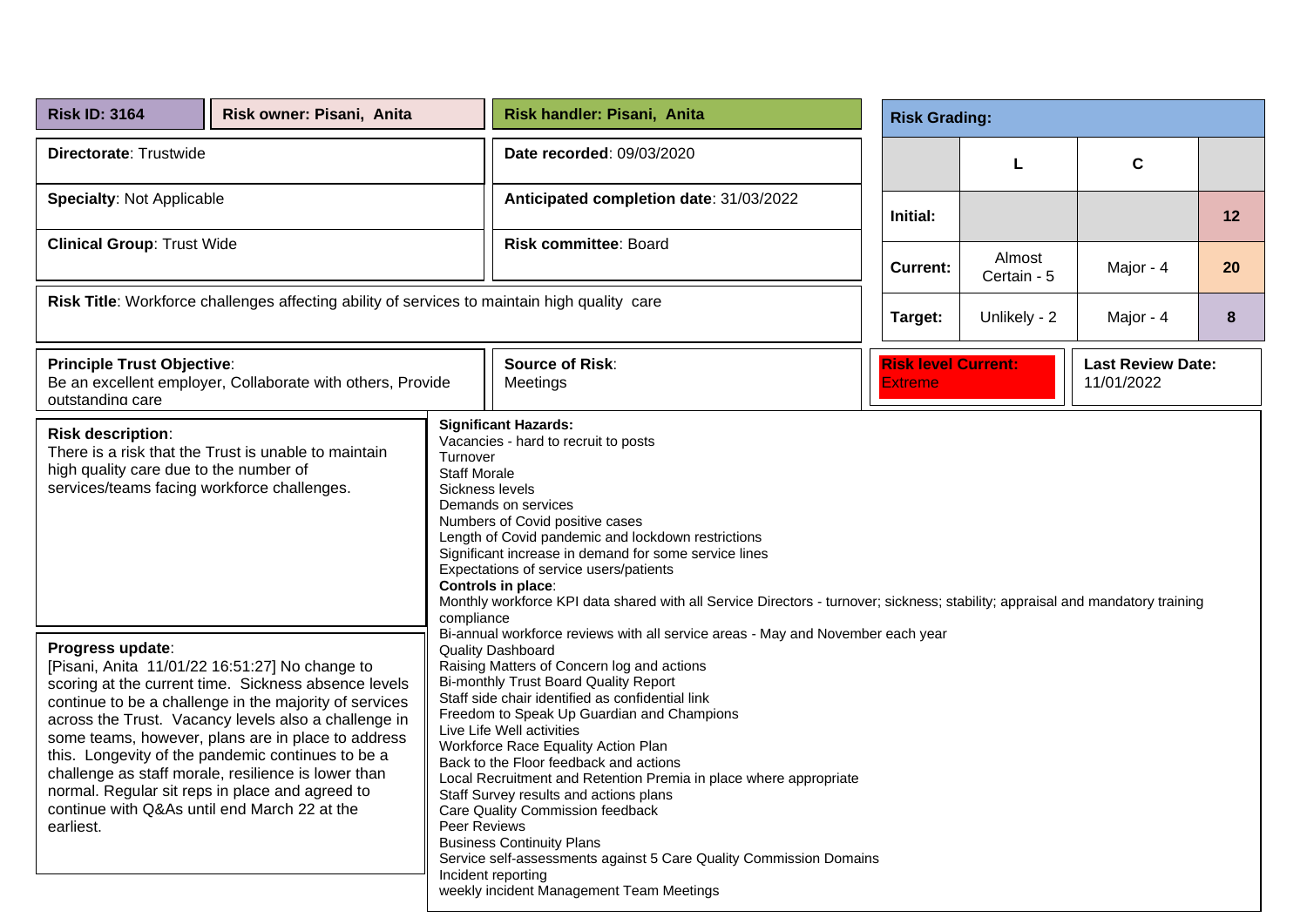| <b>Risk ID: 3337</b>                                          | Risk owner: Morris, Christopher                                                                                                                                                                                                                                                                                                                                                                                                                                        | Risk handler: Morris, Christopher                                                                                                                                                                                                                                                                                                                                                                                                                                                                                                                                                                                                                                                                                       |                                                                                                                                                                                                                                                                                                                                                                                                                                                                                                                                                                                                                                                                                                                   | <b>Risk Grading:</b>                                                                   |                       |           |           |  |  |
|---------------------------------------------------------------|------------------------------------------------------------------------------------------------------------------------------------------------------------------------------------------------------------------------------------------------------------------------------------------------------------------------------------------------------------------------------------------------------------------------------------------------------------------------|-------------------------------------------------------------------------------------------------------------------------------------------------------------------------------------------------------------------------------------------------------------------------------------------------------------------------------------------------------------------------------------------------------------------------------------------------------------------------------------------------------------------------------------------------------------------------------------------------------------------------------------------------------------------------------------------------------------------------|-------------------------------------------------------------------------------------------------------------------------------------------------------------------------------------------------------------------------------------------------------------------------------------------------------------------------------------------------------------------------------------------------------------------------------------------------------------------------------------------------------------------------------------------------------------------------------------------------------------------------------------------------------------------------------------------------------------------|----------------------------------------------------------------------------------------|-----------------------|-----------|-----------|--|--|
| Directorate: Luton Community                                  |                                                                                                                                                                                                                                                                                                                                                                                                                                                                        | Date recorded: 03/03/2021                                                                                                                                                                                                                                                                                                                                                                                                                                                                                                                                                                                                                                                                                               |                                                                                                                                                                                                                                                                                                                                                                                                                                                                                                                                                                                                                                                                                                                   |                                                                                        | L                     | C         |           |  |  |
| <b>Specialty: Adult Services (Luton)</b>                      |                                                                                                                                                                                                                                                                                                                                                                                                                                                                        | Anticipated completion date: 30/04/2022                                                                                                                                                                                                                                                                                                                                                                                                                                                                                                                                                                                                                                                                                 |                                                                                                                                                                                                                                                                                                                                                                                                                                                                                                                                                                                                                                                                                                                   | Initial:                                                                               |                       |           | 16        |  |  |
| <b>Clinical Group: Unit Wide</b>                              |                                                                                                                                                                                                                                                                                                                                                                                                                                                                        | Risk committee: Adult's Clinical Operational<br>Board                                                                                                                                                                                                                                                                                                                                                                                                                                                                                                                                                                                                                                                                   |                                                                                                                                                                                                                                                                                                                                                                                                                                                                                                                                                                                                                                                                                                                   | <b>Current:</b>                                                                        | Almost<br>Certain - 5 | Major - 4 | <b>20</b> |  |  |
| <b>Risk Title: Clinical staffing capacity</b>                 |                                                                                                                                                                                                                                                                                                                                                                                                                                                                        |                                                                                                                                                                                                                                                                                                                                                                                                                                                                                                                                                                                                                                                                                                                         | Unlikely - 2<br>Target:                                                                                                                                                                                                                                                                                                                                                                                                                                                                                                                                                                                                                                                                                           |                                                                                        |                       |           | 8         |  |  |
| <b>Principle Trust Objective:</b><br>Provide outstanding care | Be an excellent employer, Be a sustainable organisation,                                                                                                                                                                                                                                                                                                                                                                                                               | <b>Source of Risk:</b><br>Review of incidents/complaints/patient experience                                                                                                                                                                                                                                                                                                                                                                                                                                                                                                                                                                                                                                             |                                                                                                                                                                                                                                                                                                                                                                                                                                                                                                                                                                                                                                                                                                                   | <b>Risk level Current:</b><br><b>Last Review Date:</b><br><b>Extreme</b><br>10/01/2022 |                       |           |           |  |  |
| <b>Risk description:</b><br>positive staff well-being.        | There is a risk that if the service is unable to achieve a level of<br>staff capacity required it may not be able to maintain services to<br>meet it commitment to providing the level of support and training<br>deemed required that supports both high quality services and                                                                                                                                                                                         | <b>Significant Hazards:</b><br>The inability to recruit staff through a regular pipeline meaning that the desired / required staffing levels<br>are not achieved leading to further pressure on retaining staff.<br>Significant levels of staff absence as a result of staff sickness and isolation due to covid 19.<br><b>Controls in place:</b><br>> Development of a rag status to support decision making in the event that their is insufficient capacity to<br>see all patients. This approach is being supported by the medical director and Deputy chief nurse.<br>> Daily system calls to update and alert partners of OPEL status and potential increases in acute service<br>due to patients not being seen. |                                                                                                                                                                                                                                                                                                                                                                                                                                                                                                                                                                                                                                                                                                                   |                                                                                        |                       |           |           |  |  |
| Progress update:                                              | [Morris, Christopher 10/01/22 15:44:17] Risk score increased<br>following senior leadership review and discussion. This risk as<br>also been updated to reflect that it relates to covid-19 again and<br>has increased in score. This change is due to the the level of staff<br>absence due to covid-19 related issues is significantly impacting<br>service delivery over and above the risks relating to staff<br>vacancies and non covid-19 related staff absence. | need where provision has been delayed.<br>periods.<br>permanently (finders arrangement)<br>(nurse training cohort) in conjunction with Trust                                                                                                                                                                                                                                                                                                                                                                                                                                                                                                                                                                            | > Introduction of a second operational SITREP discussion on a daily basis.<br>> Requirement for all services to protect capacity to allow for daily dynamic risk assessment of patient<br>) Introduction of local staff tracking template to plot and support planning in relation to the staff isolation<br>> Introduction of a contractual arrangement with an agency to find staff to be recruited into the service<br>> review and update of both newly qualified and wider nursing adverts<br>> Commencing of a social media approach to recruitment supported by the Luton Communication partner<br>> Making arrangements with the universities to scope out best way to engage with potential new recruits |                                                                                        |                       |           |           |  |  |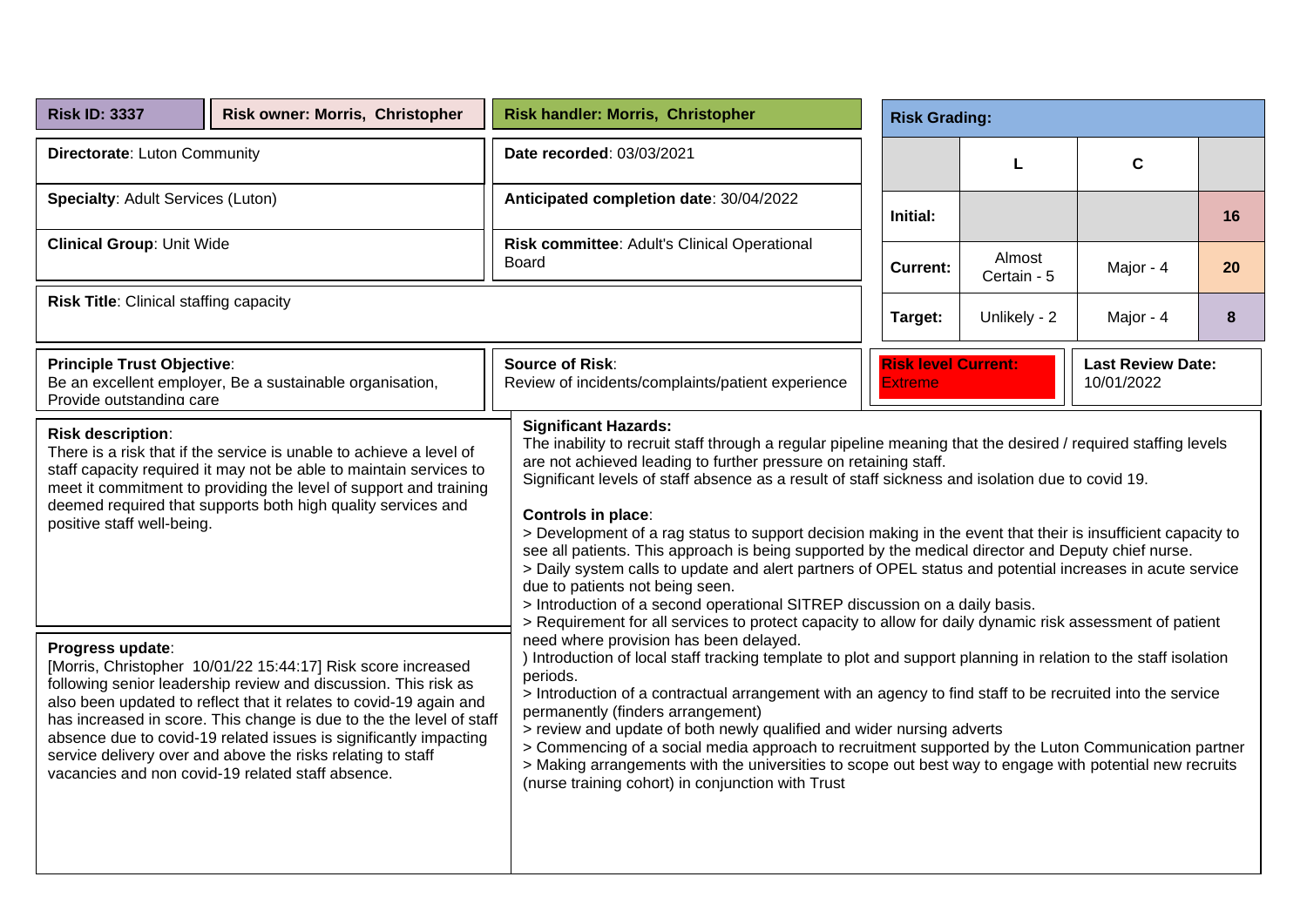| <b>Risk ID: 3254</b>                                                    | Risk owner: Peberdy, John                                                                                                                                                                                                                                                                                                                                                                                                        |                                                                                                                                                                                                                                                                                                                                                                                                                                                                                                                                                                                                                                             | <b>Risk handler: Harwin, Simon</b><br><b>Risk Grading:</b>                       |                                              |                                        |            |           |    |
|-------------------------------------------------------------------------|----------------------------------------------------------------------------------------------------------------------------------------------------------------------------------------------------------------------------------------------------------------------------------------------------------------------------------------------------------------------------------------------------------------------------------|---------------------------------------------------------------------------------------------------------------------------------------------------------------------------------------------------------------------------------------------------------------------------------------------------------------------------------------------------------------------------------------------------------------------------------------------------------------------------------------------------------------------------------------------------------------------------------------------------------------------------------------------|----------------------------------------------------------------------------------|----------------------------------------------|----------------------------------------|------------|-----------|----|
|                                                                         | Directorate: Children and Young Peoples Services                                                                                                                                                                                                                                                                                                                                                                                 |                                                                                                                                                                                                                                                                                                                                                                                                                                                                                                                                                                                                                                             | Date recorded: 02/10/2020                                                        |                                              |                                        | L          | C         |    |
| <b>Specialty: CYPS Trustwide (Risk Register Only)</b>                   |                                                                                                                                                                                                                                                                                                                                                                                                                                  |                                                                                                                                                                                                                                                                                                                                                                                                                                                                                                                                                                                                                                             | Anticipated completion date: 31/03/2022                                          |                                              | Initial:                               |            |           | 12 |
| <b>Clinical Group: Trust Wide</b>                                       |                                                                                                                                                                                                                                                                                                                                                                                                                                  |                                                                                                                                                                                                                                                                                                                                                                                                                                                                                                                                                                                                                                             | Risk committee: Children's and Young People<br><b>Clinical Operational Board</b> |                                              | <b>Current:</b>                        | Likely - 4 | Major - 4 | 16 |
| Risk Title: Covid-19: Impact on Service Delivery across CYPS            |                                                                                                                                                                                                                                                                                                                                                                                                                                  |                                                                                                                                                                                                                                                                                                                                                                                                                                                                                                                                                                                                                                             | Target:<br>Rare - 1<br>Major - 4                                                 |                                              |                                        |            |           | 4  |
| <b>Principle Trust Objective:</b><br>Provide outstanding care           |                                                                                                                                                                                                                                                                                                                                                                                                                                  |                                                                                                                                                                                                                                                                                                                                                                                                                                                                                                                                                                                                                                             | <b>Source of Risk:</b><br>Risk assessment                                        | <b>Risk level Current:</b><br><b>Extreme</b> | <b>Last Review Date:</b><br>05/01/2022 |            |           |    |
| <b>Risk description:</b><br>and wellbeing of children and young people. | There is a risk that service delivery will be significantly impacted by<br>the pandemic leading to potential detrimental impacts on the health                                                                                                                                                                                                                                                                                   | <b>Significant Hazards:</b><br>There are now 3 primary causes:<br>- A surge in service demand;<br>- Increased staff sickness/ absence caused by Covid 19 symptoms, isolation requirements or parental<br>responsibilities;<br>- National or local incidents of Covid 19 impacting on service delivery;<br><b>Controls in place:</b><br>- 0300 SPoA's established for all CYP services with clinical pathways defined in each of the Trust's<br>geographies;<br>- business continuity plans plans are reviewed regularly by each service;<br>- A clinical priority system is in place for all services ensuring clinical needs are addressed |                                                                                  |                                              |                                        |            |           |    |
| Progress update:                                                        | [Peberdy, John 05/01/22 13:10:35] Risk reviewed. Staff<br>absence/sickness increasing due to the omicron variant. This is<br>exacerbating issues in teams that had pre-existing staffing challenges<br>or small teams. Business continuity plans continue to be used to<br>mitigate clinical risks and therefore the risk score should remain at 16<br>(4x4) rather than increasing to 20 (likelihood score to 5) at this stage. | appropriately;<br>- Website updated clearly detailing resources and service access points;<br>- Social media campaigns in place;<br>- Workstreams are in place to ensure children and young people with an EHCP and/or complex needs<br>receive the services they require; and<br>- Where a Practitioner is concerned, considers a safe option to attend the child's home/school with<br>appropriate social distance/PPE<br>- QIA's were completed and considered/agreed at Ethics Consideration meeting                                                                                                                                    |                                                                                  |                                              |                                        |            |           |    |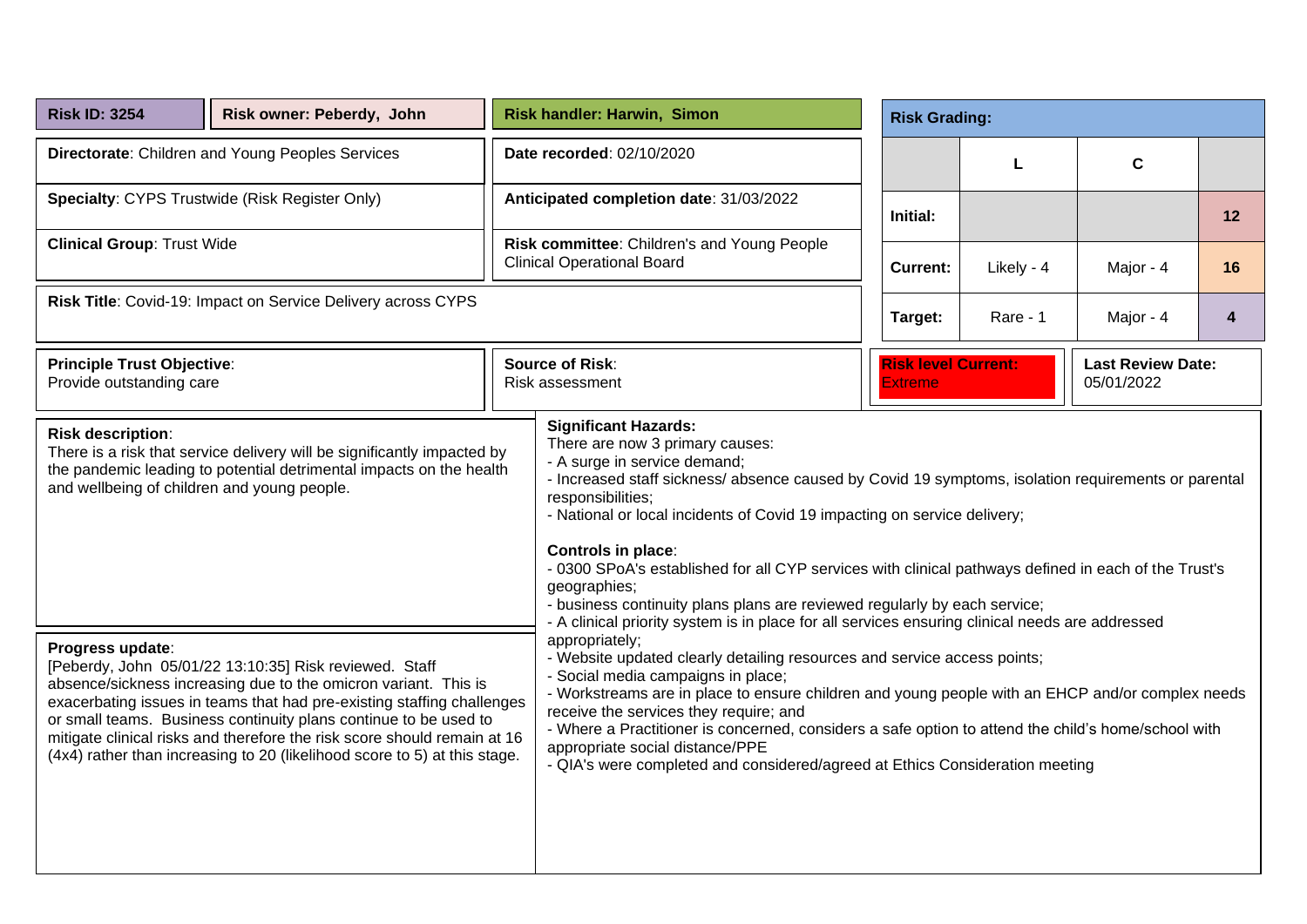| <b>Risk ID: 3250</b>                                          | Risk owner: Howard, Kate                                                                   | Risk handler: Shulver, Debbie                                                                                                                                                                                                                                                                                                                  | <b>Risk Grading:</b>                              |                                                                                                                                                             |                                                                                                                                                                                                                                                                                                                         |    |  |  |
|---------------------------------------------------------------|--------------------------------------------------------------------------------------------|------------------------------------------------------------------------------------------------------------------------------------------------------------------------------------------------------------------------------------------------------------------------------------------------------------------------------------------------|---------------------------------------------------|-------------------------------------------------------------------------------------------------------------------------------------------------------------|-------------------------------------------------------------------------------------------------------------------------------------------------------------------------------------------------------------------------------------------------------------------------------------------------------------------------|----|--|--|
| Directorate: Trustwide                                        |                                                                                            | Date recorded: 04/09/2020                                                                                                                                                                                                                                                                                                                      |                                                   | L                                                                                                                                                           | $\mathbf c$                                                                                                                                                                                                                                                                                                             |    |  |  |
| Specialty: Safeguarding                                       |                                                                                            | Anticipated completion date: 31/01/2022                                                                                                                                                                                                                                                                                                        | Initial:                                          |                                                                                                                                                             |                                                                                                                                                                                                                                                                                                                         | 12 |  |  |
| <b>Clinical Group: Trust Wide</b>                             |                                                                                            | Risk committee: Adult's Clinical Operational<br>Board, Children's and Young People Clinical<br>Operational Board, Strategic Safeguarding Group                                                                                                                                                                                                 | <b>Current:</b>                                   | Likely - 4                                                                                                                                                  | Major - 4                                                                                                                                                                                                                                                                                                               | 16 |  |  |
|                                                               | Risk Title: Emotional impact of work force when exposed to high risk safeguarding incident |                                                                                                                                                                                                                                                                                                                                                | Target:                                           | Unlikely - 2                                                                                                                                                | Major - 4                                                                                                                                                                                                                                                                                                               | 8  |  |  |
| <b>Principle Trust Objective:</b><br>Be an excellent employer |                                                                                            | <b>Source of Risk:</b><br>Risk assessment                                                                                                                                                                                                                                                                                                      | <b>Risk level Current:</b><br><b>Extreme</b>      |                                                                                                                                                             | <b>Last Review Date:</b><br>07/01/2022                                                                                                                                                                                                                                                                                  |    |  |  |
| <b>Risk description:</b><br>retention rates.                  |                                                                                            | There is a risk that staff who have exposure to high risk safeguarding incidents will experience vicarious trauma,<br>which may have negative impact on their psychological well being. This could result in increase in sickness &                                                                                                            | <b>Significant Hazards:</b><br>Controls in place: | pandemic management plan<br>Individual risk assessments & reasonable<br>continued review via 1:1 management<br>Access to health & wellbeing service support | increase in staff exposure to high risk safeguarding<br>incidents both from services users & colleagues<br>experiencing domestic abuse/violence alongside<br>unintended consequences of decision made with<br>respect to practice change as a result of Covid 19<br>adjustments completed for all staff which are under |    |  |  |
| Progress update:                                              |                                                                                            | [Shulver, Debbie 07/01/22 15:13:41] Risk reviewed and currently remains unchanged. Sickness rates remain high<br>in some teams and safeguarding teams also impacted on by leave over xmas period and sickness. A high profile<br>child protection case has raised some staff concerns. Support for staff is being emphasised across the trust. | occupational health<br>support                    | Specialist safeguarding supervision in place<br>level and required emotional impact support                                                                 | inclusive of access to counselling provisions &<br>Limited access to additional specialist psychological<br>Incident management process places emphasis on<br>learning & not blaming or fault finding, always<br>considerate of professional support at both practice                                                   |    |  |  |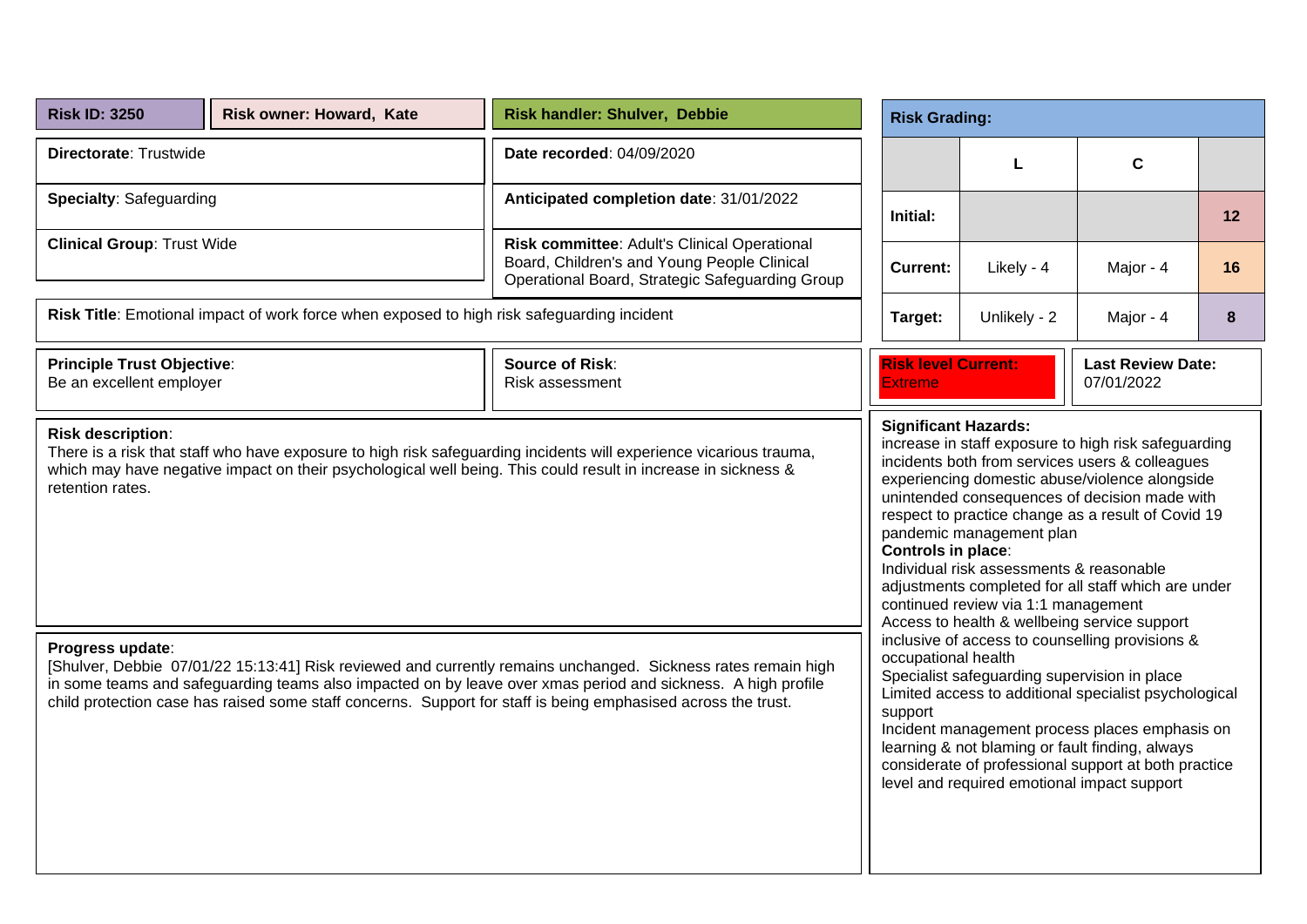| <b>Risk ID: 3227</b>                                                                                                                                                                                                                                                                                                                                                                                                                                                                                                                            | <b>Risk owner: Howard, Kate</b> | Risk handler: Shulver, Debbie                                                                                                                                                                                                                                                                                                                                                                                                                                                                                                                                                                                                                                                                                                                                                                                                                                                                                                                                                                                                                                                                                                                                                                                                                                                                                                                                                                                                                                                                                                                                                                                                                                                                                                                                                                                                                  |  | <b>Risk Grading:</b>                  |                       |                                        |    |  |  |  |  |
|-------------------------------------------------------------------------------------------------------------------------------------------------------------------------------------------------------------------------------------------------------------------------------------------------------------------------------------------------------------------------------------------------------------------------------------------------------------------------------------------------------------------------------------------------|---------------------------------|------------------------------------------------------------------------------------------------------------------------------------------------------------------------------------------------------------------------------------------------------------------------------------------------------------------------------------------------------------------------------------------------------------------------------------------------------------------------------------------------------------------------------------------------------------------------------------------------------------------------------------------------------------------------------------------------------------------------------------------------------------------------------------------------------------------------------------------------------------------------------------------------------------------------------------------------------------------------------------------------------------------------------------------------------------------------------------------------------------------------------------------------------------------------------------------------------------------------------------------------------------------------------------------------------------------------------------------------------------------------------------------------------------------------------------------------------------------------------------------------------------------------------------------------------------------------------------------------------------------------------------------------------------------------------------------------------------------------------------------------------------------------------------------------------------------------------------------------|--|---------------------------------------|-----------------------|----------------------------------------|----|--|--|--|--|
| Directorate: Trustwide                                                                                                                                                                                                                                                                                                                                                                                                                                                                                                                          |                                 | Date recorded: 03/08/2020                                                                                                                                                                                                                                                                                                                                                                                                                                                                                                                                                                                                                                                                                                                                                                                                                                                                                                                                                                                                                                                                                                                                                                                                                                                                                                                                                                                                                                                                                                                                                                                                                                                                                                                                                                                                                      |  |                                       |                       | $\mathbf c$                            |    |  |  |  |  |
| <b>Specialty: Chief Nurse Directorate</b>                                                                                                                                                                                                                                                                                                                                                                                                                                                                                                       |                                 | Anticipated completion date: 31/03/2022                                                                                                                                                                                                                                                                                                                                                                                                                                                                                                                                                                                                                                                                                                                                                                                                                                                                                                                                                                                                                                                                                                                                                                                                                                                                                                                                                                                                                                                                                                                                                                                                                                                                                                                                                                                                        |  | Initial:                              |                       |                                        | 12 |  |  |  |  |
| <b>Clinical Group: Trust Wide</b>                                                                                                                                                                                                                                                                                                                                                                                                                                                                                                               |                                 | Risk committee: Quality Improvement and Safety<br>Committee, Strategic Safeguarding Group                                                                                                                                                                                                                                                                                                                                                                                                                                                                                                                                                                                                                                                                                                                                                                                                                                                                                                                                                                                                                                                                                                                                                                                                                                                                                                                                                                                                                                                                                                                                                                                                                                                                                                                                                      |  | <b>Current:</b>                       | Almost<br>Certain - 5 | Major - 4                              | 20 |  |  |  |  |
| Risk Title: Number and complexity of safeguarding enquiries                                                                                                                                                                                                                                                                                                                                                                                                                                                                                     |                                 |                                                                                                                                                                                                                                                                                                                                                                                                                                                                                                                                                                                                                                                                                                                                                                                                                                                                                                                                                                                                                                                                                                                                                                                                                                                                                                                                                                                                                                                                                                                                                                                                                                                                                                                                                                                                                                                |  | Target:                               | Rare - 1              | Major - 4                              | 4  |  |  |  |  |
| <b>Principle Trust Objective:</b><br>Collaborate with others, Provide outstanding care                                                                                                                                                                                                                                                                                                                                                                                                                                                          |                                 | <b>Source of Risk:</b><br>Risk assessment                                                                                                                                                                                                                                                                                                                                                                                                                                                                                                                                                                                                                                                                                                                                                                                                                                                                                                                                                                                                                                                                                                                                                                                                                                                                                                                                                                                                                                                                                                                                                                                                                                                                                                                                                                                                      |  | <b>Risk level Current:</b><br>Extreme |                       | <b>Last Review Date:</b><br>11/01/2022 |    |  |  |  |  |
| <b>Risk description:</b><br>There is a risk services will not have the capacity to provide<br>timely and effective response to children & adult safeguarding<br>enquiries during the pandemic. This may result in a failure to<br>support multiagency decision making to assess actual or likely<br>risk of significant harm and provide timely intervention to<br>promote the wellbeing and protect children/young people and<br>adults at risk of harm.                                                                                       |                                 | <b>Significant Hazards:</b><br>Peak demand in safeguarding activities will result in a challenge to provide timely and effective assessments & interventions to<br>mitigate harm to children & adults at risk<br>Alongside reduction in staff competent to undertake this work due to significant number of staff vacancies<br>Controls in place:<br>Safeguarding surge needs to be managed by systems wide approach this cannot be addressed in isolation<br>Request immediate assurance that the anticipated surge in safequarding enguiries is a key focus of the existing systems wide Covid<br>19 pandemic Incident Management process inclusive of commissioners & other health providers<br>The internal safeguarding team has been reviewed and resource has been increased in order to provide extra support for adult<br>safequarding work.<br>Inform strategic health and safeguarding partnership decision making process and implementation of agreed safeguarding processes<br>Develop and implement mechanism for early alert to emerging demand and capacity issues to facilitate timely and effective response<br>Step up frequency of analysis safeguarding activity monitoring at local operational and central Trust wide levels, inclusive of MASH,<br>MARAC, CPMA (inclusive of NAI) Adult safeguarding concerns raised by CCS professionals & Adult safeguarding enquiries inclusive                                                                                                                                                                                                                                                                                                                                                                                                                                    |  |                                       |                       |                                        |    |  |  |  |  |
| Progress update:<br>[Howard, Kate 11/01/22 16:28:40] Risk reviewed at the<br>safeguarding huddle - post Christmas safeguarding has seen a<br>surge of cases - there has been a noticeable increase of MASH<br>enquires especially within the Cambridgeshire and<br>Peterborough system. Additionally there has been an increase<br>of covid related sickness within the safeguarding team and<br>across the system. BCP plans are in place and are being<br>reviewed regularly.<br>Risk rating remains the same - review at the end of January. |                                 | of Provider Lead and Section 42 enquiries<br>Consider the need to capture HCP & Specialist Children's Services & Luton Adult's safeguarding activities inclusive of reports &<br>participation in meetings as safeguarding partnership agreements.<br>Consider the need to step back to essential service provision for specific Children & Adult Services Trust wide as part of strategised<br>response to manage safeguarding enquiries and timely effective interventions, as part of our safeguarding partnership systems<br>responsibility.<br>Develop mechanism for efficient and responsive communication system; to ensure that all professionals are made aware of their<br>service and individual responsibilities to participate in safeguarding enquiries as integral to clinical responsibilities and timely<br>communication of any change to existing internal or external safeguarding processes.<br>Enhance ease of access to specialist safeguarding professional expertise for advice guidance, supervision to support case<br>management and escalation as required, this may will require redeployment of professional to support MASH/MARAC operational<br>processes<br>Awareness and support for staff who may be subjected to vicarious trauma. Increase need for both line management and specialist<br>psychological support<br>Service Director meetings to explore Trust wide options. Demand & capacity work to inform increases in funding. Commissioning<br>conversations (Beds & Luton) to explore funding options.<br>New control: increase capacity in Luton and Bedford via additional posts (short term and permanent, recruitment and retention<br>planning is in place, caseload reviews are being undertaken and BAU plans are being utilised to support teams were staffing levels are<br>challenging. |  |                                       |                       |                                        |    |  |  |  |  |